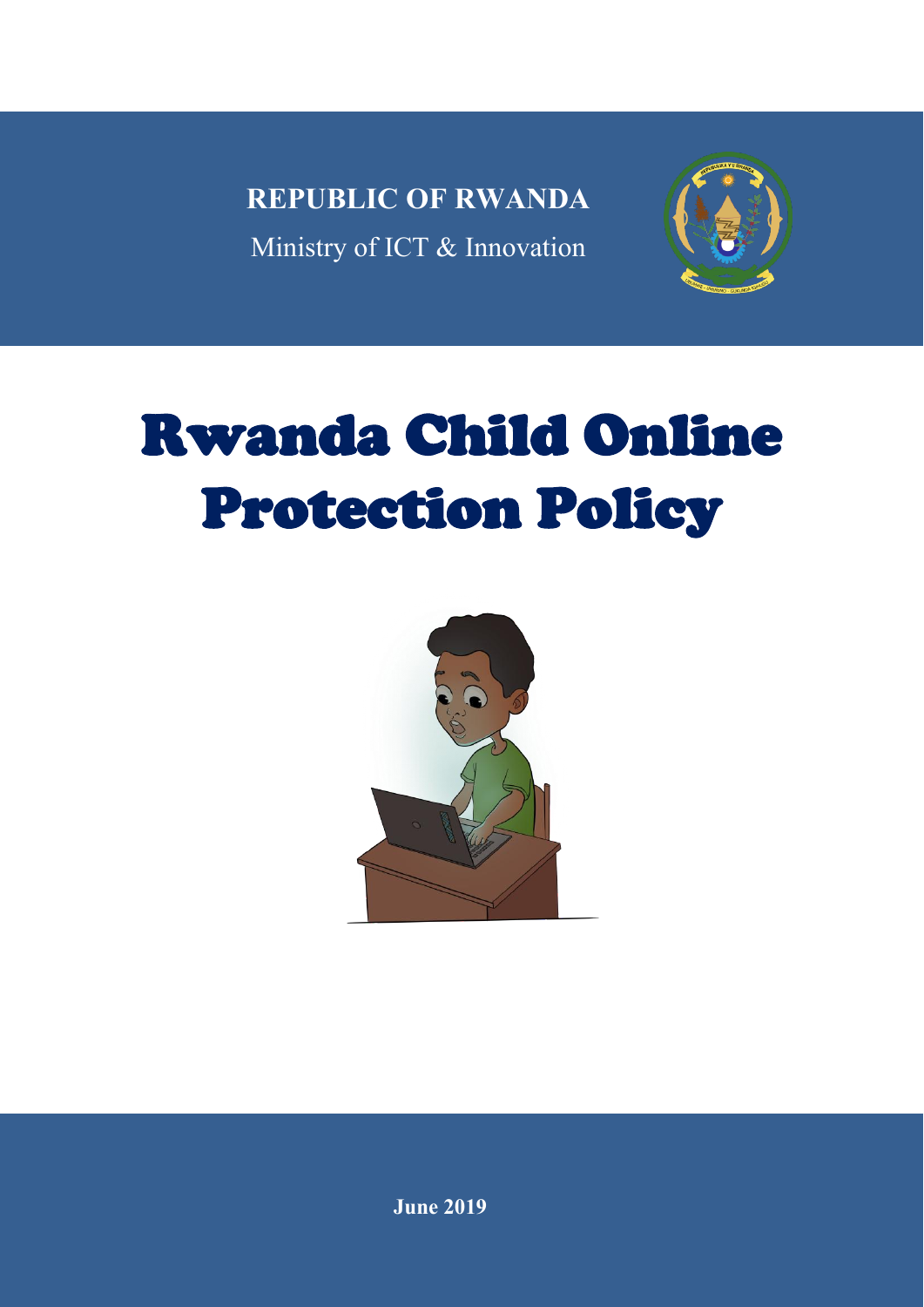## **Table of Contents**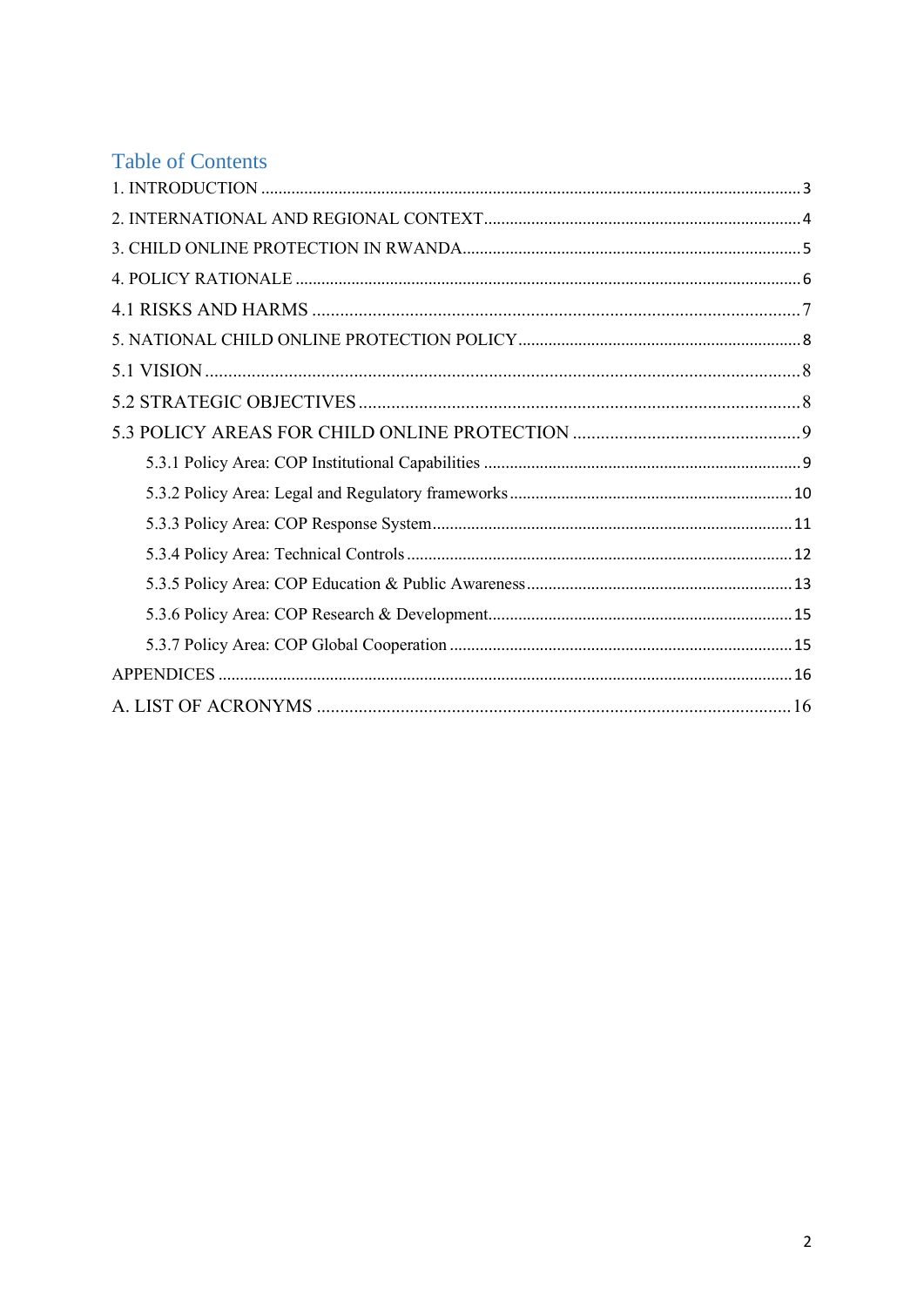#### <span id="page-2-0"></span>**1. INTRODUCTION**

The Internet and associated digital technologies provide opportunities for social and economic transformations that benefit all sections of Rwanda's society, including children. However, the use of digital technologies comes with some known risks and harms for children. The Rwanda Child Online Protection Policy ("the COP Policy") is designed to mitigate against those risks and harms, and to deliver a framework that meets children's needs and fulfils their rights, while enabling them to safely and confidently navigate the digital environment.

Rwanda considers children's rights to be a pillar of public policy, as evidenced in its institutions, policies and laws. <sup>1</sup> Realising children's rights in a digital world involves a broad spectrum of stakeholders, each of whom must act in the best interests of the child.<sup>2</sup> All stakeholders, including government and public agencies; information and communications technology companies (including hardware and infrastructure companies); telecommunication companies; communities and civil society organisations; parents, teachers and children themselves must accept and exercise a shared responsibility in the implementation of this policy, in line with their respective roles and resources. 3 In framing the COP Policy, it has been important to consider the asymmetry of knowledge and access to expertise between those who create technology and those who use it. Comprehensive child online protection is dependent upon stakeholder's partnership; working nationally and internationally.

The COP Policy includes the establishment of a governance framework which will act as a central point for the direction and coordination of all policy areas. The Governance shall coordinate to extend existing domestic regulatory and legislative frameworks to harmonise legislation with global best practice; strengthen the understanding and capacity of law enforcement; furthermore the provision of education, information and training for all stakeholders, including parents and children; establish a high level of data protection, with specific provisions for children; create world-class reporting and takedown mechanisms; and promote positive uses of digital technologies by children. These efforts will build on Rwanda's

**.** 

 $1$  Under Article 1 of the UN Convention on the Rights of the Child, children are generally recognized as persons under the age of 18; in Rwandan law (N°54/2011 OF 14/12/2011), a child is any person under the age of eighteen (18) years old.

<sup>2</sup> Convention on the Rights of the Child, Article 3.

<sup>&</sup>lt;sup>3</sup> In determining responsibilities, it is important to consider stakeholders' knowledge, resources and capacity, and in particular the imbalance in power between those who create technology and those who use it.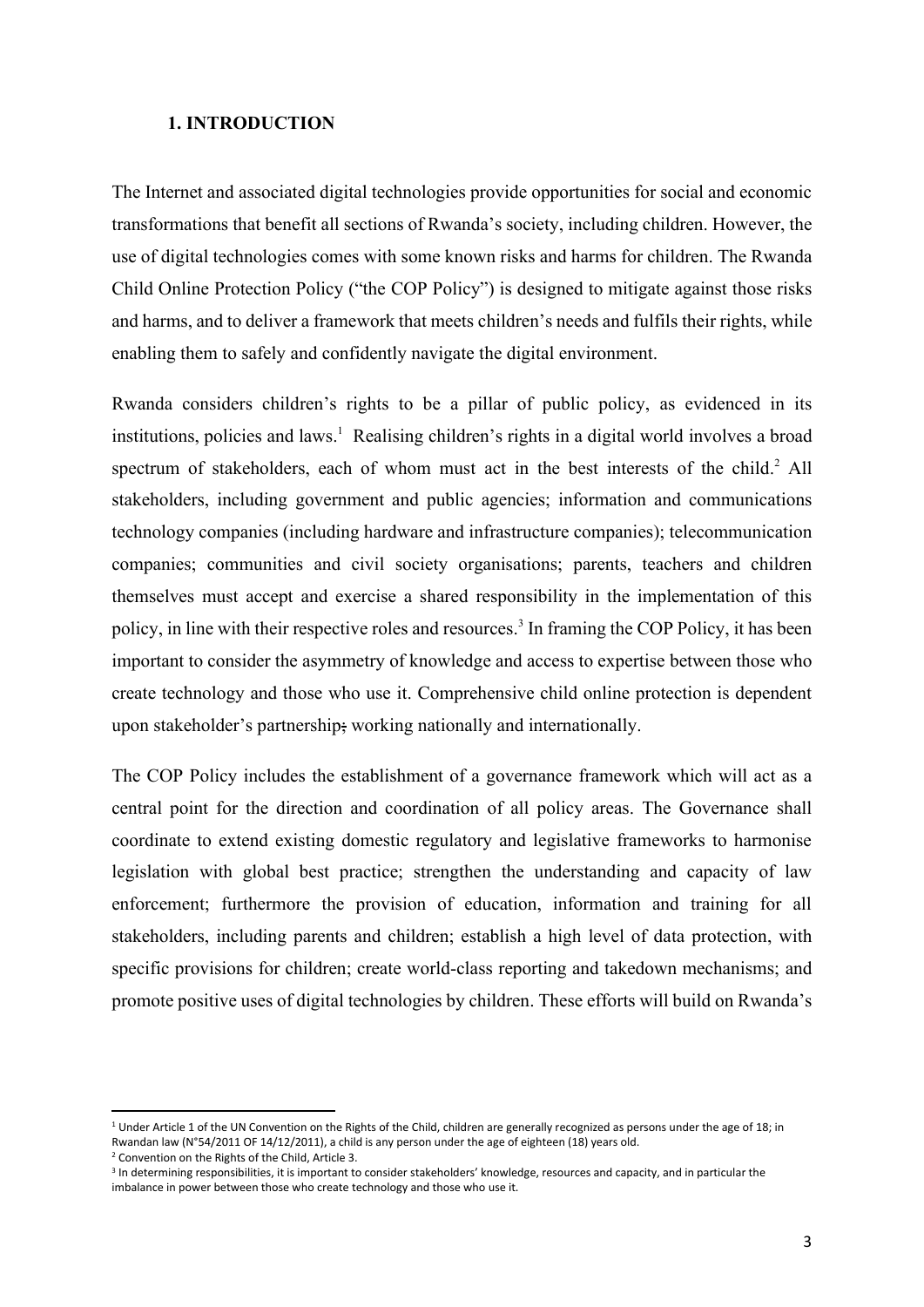existing strides towards protecting children online and establish the country as a regional leader in COP research and innovation $4$ 

The COP Policy reflects the fact that the digital environment is a significant tool for children's education, creativity, self-expression and economic empowerment, and that children's access to the digital environment is both necessary and desirable. It represents the Government of Rwanda's full commitment to the safety and wellbeing of children, the nation's greatest and most precious asset.

#### <span id="page-3-0"></span>**2. INTERNATIONAL AND REGIONAL CONTEXT**

The digital environment is transnational; therefore, it is important to consider international agreements, standards and guidance relevant to COP. The United Nations Convention on the Rights of the Child (CRC) sets the gold standard for children's rights and applies online just as it does offline. The CRC enshrines children's rights for protection from violence and exploitation, privacy, participation, freedom of expression, and association, among others<sup>5</sup>.

The World Summit on the Information Society's (WSIS) Outcomes Document<sup>6</sup> and Tunis Commitment<sup>7</sup> recognise both the role of ICTs in enhancing children's development and the need to protect children from abuse and uphold their rights in a digital world. Similarly, the UN Sustainable Development Goals (SDGs) provide a roadmap for international cooperation and development, and set targets related to education, industry, innovation and infrastructure that will shape children's access to and experiences in the digital environment. The SDGs also call for an end to all forms of abuse, exploitation and violence against children.<sup>8</sup>

As part of the Global Cybersecurity Agenda  $(GCA)^9$  the International Telecommunication Union (ITU) has developed COP Guidelines for policy makers; parents, teachers and educators; children; and – with UNICEF – industry.<sup>10</sup> These Guidelines aim to establish the foundations

**.** 

<sup>4</sup> Among other things, Rwanda has a 24/7 Cyber-Security Incident Response Team, a Cyber Forensic and Investigation Laboratory Centre, and Hotlines through the Police and the National Children's Commission.

<sup>5</sup> Convention on the Rights of the Child (1989), http://www.unesco.org/education/pdf/CHILD\_E.PDF

<sup>6</sup> World Summit on the Information Society, Outcome Documents (2005) http://www.itu.int/net/wsis/outcome/booklet.pdf

<sup>7</sup> World Summit on the Information Society, Tunis Commitment (2005) https://www.itu.int/net/wsis/docs2/pc3/working/dt12rev5.pdf <sup>8</sup> For more information about the Sustainable Development Goals, visit[: https://www.un.org/sustainabledevelopment/sustainable-](https://www.un.org/sustainabledevelopment/sustainable-development-goals/)

[development-goals/.](https://www.un.org/sustainabledevelopment/sustainable-development-goals/) <sup>9</sup> ITU Global Cybersecurity Agenda, High-Level Experts Group, Report of The Chairman,

https://www.itu.int/en/action/cybersecurity/Documents/gca-chairman-report.pdf

<sup>&</sup>lt;sup>10</sup> For the full set of COP Guidelines, visit https://www.itu.int/en/cop/Pages/guidelines.aspx.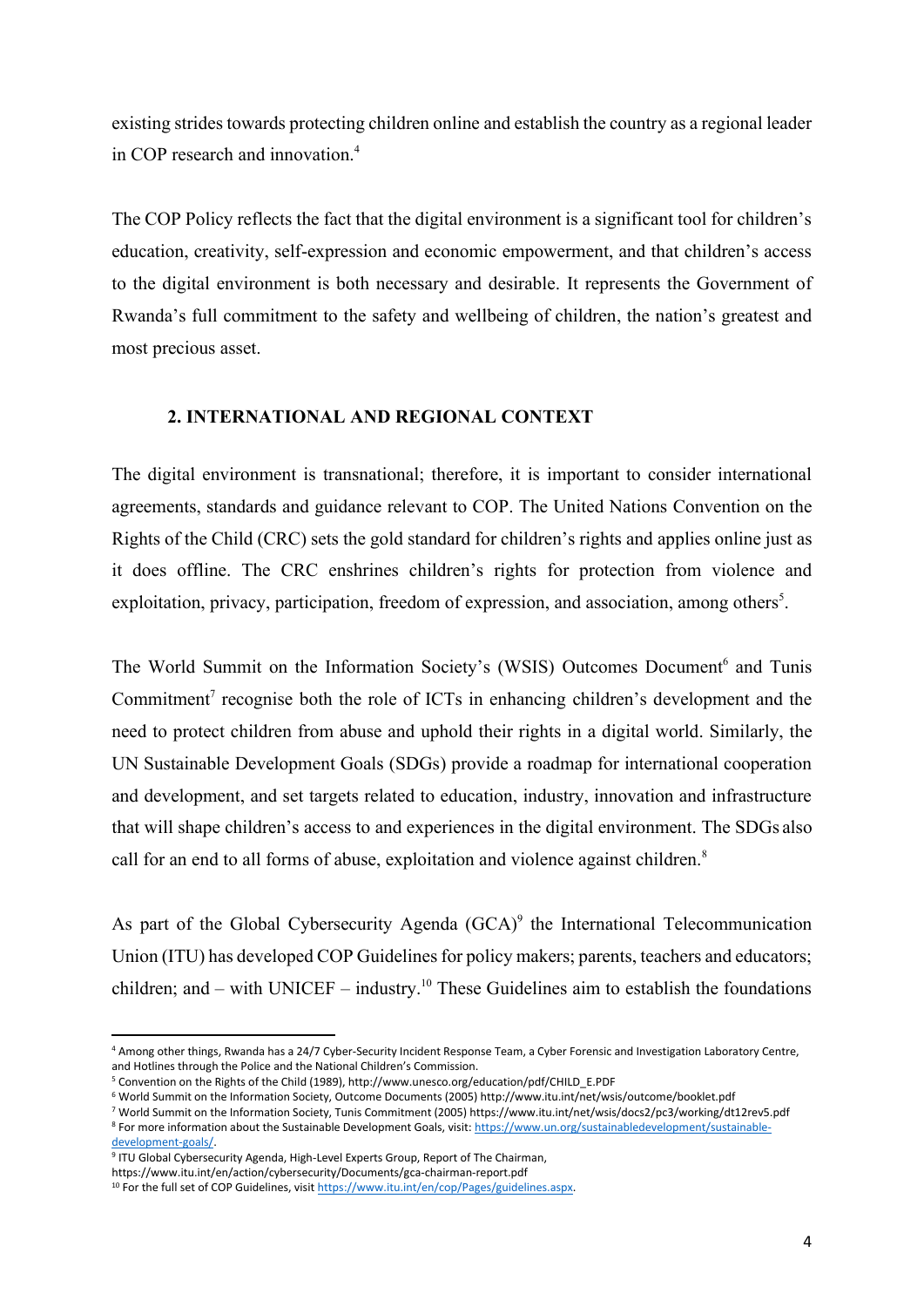for a safe and secure digital environment for Children. The WeProtect Global Alliance, led by the UK Government, also produced a Model National Response to prevent and tackle online sexual exploitation and abuse.<sup>11</sup>

The African Charter on the Rights and Welfare of the Child (ACRWC)<sup>12</sup> and the African Youth Charter  $(AYC)^{13}$  set out the rights and duties of children.<sup>14</sup> Much like the CRC, the ACRWC and AYC recognise children's protection and participation rights. The African Union's 2040 Agenda for Children aspires for all African children to be protected against violence, exploitation, neglect and abuse, to be given opportunities to share their views in society, and to have access to quality education that integrates digital technology.<sup>15</sup>

<span id="page-4-0"></span>The COP policy seeks to build on and manifest all of these standards in the Rwandan context.

#### **3. CHILD ONLINE PROTECTION IN RWANDA**

Rwanda has a young population. Children, defined as persons under the age of eighteen<sup>16</sup>, constitute nearly half the population<sup>17</sup>. Rwanda is actively seeking to improve access to the Internet and digital technology, to embrace the use of smart technology on a city scale, and to transition government, banking and commercial operations and other service delivery to digital platforms. At the time of policy development, 52.8% of the Rwandan population are online, this is over 25% increase over the previous years<sup>18</sup>. The COP Policy anticipates a time in which all children in Rwanda are online and embodies the need to ensure that they are empowered, protected and their rights promoted in the digital environment in all sectors.

<sup>12</sup> African Charter on the Rights and Welfare of the Child (1990),

<sup>14</sup> Rwanda ratified the ACRWC in 2001 and the AYC in 2007.

<sup>15</sup> Africa's Agenda for Children 2040, African Committee on the Rights and Welfare of the Child,

<sup>16</sup> Law N°54/2011 OF 14/12/2011.

1

See also census data for 2012[: http://rwanda.opendataforafrica.org/mlhmqxf/rwanda-census](http://rwanda.opendataforafrica.org/mlhmqxf/rwanda-census)

<http://rwanda.opendataforafrica.org/rwedwyc/age-structure-of-population>

<sup>11</sup> WeProtect Global Alliance, Preventing and Tackling Child Sexual Exploitation and Abuse: A Model National Response (2015), available at [https://www.weprotect.org/the-model-national-response/.](https://www.weprotect.org/the-model-national-response/)

http://www.achpr.org/files/instruments/child/achpr\_instr\_charterchild\_eng.pdf

<sup>&</sup>lt;sup>13</sup> African Youth Charter (2006), https://au.int/sites/default/files/treaties/7789-treaty-0033 - african\_youth\_charter\_e.pdf. The AYC applies to persons aged between 15 and 35.

[https://au.int/sites/default/files/newsevents/agendas/africas\\_agenda\\_for\\_children-english.pdf.](https://au.int/sites/default/files/newsevents/agendas/africas_agenda_for_children-english.pdf) See also African Union Assembly adopts 2040 Agenda for Children, International Justice Resource Center (Aug. 14, 2017),

[https://au.int/sites/default/files/newsevents/agendas/africas\\_agenda\\_for\\_children-english.pdf.](https://au.int/sites/default/files/newsevents/agendas/africas_agenda_for_children-english.pdf)

<sup>&</sup>lt;sup>17</sup> According to the latest 2015 UN figures, 52% of the population is under 20 and 42% is under 15. The projection for 2020 is for 49.5% to be under 20. Se[e https://population.un.org/wpp/DataQuery/](https://population.un.org/wpp/DataQuery/)

<sup>&</sup>lt;sup>18</sup> Rwanda Utilities and Regulatory Authority (RURA), Annual Report 2017-2018

[http://www.rura.rw/fileadmin/Documents/docs/report/RURA\\_ANNUAL\\_REPORT\\_2017-2018.pdf](http://www.rura.rw/fileadmin/Documents/docs/report/RURA_ANNUAL_REPORT_2017-2018.pdf)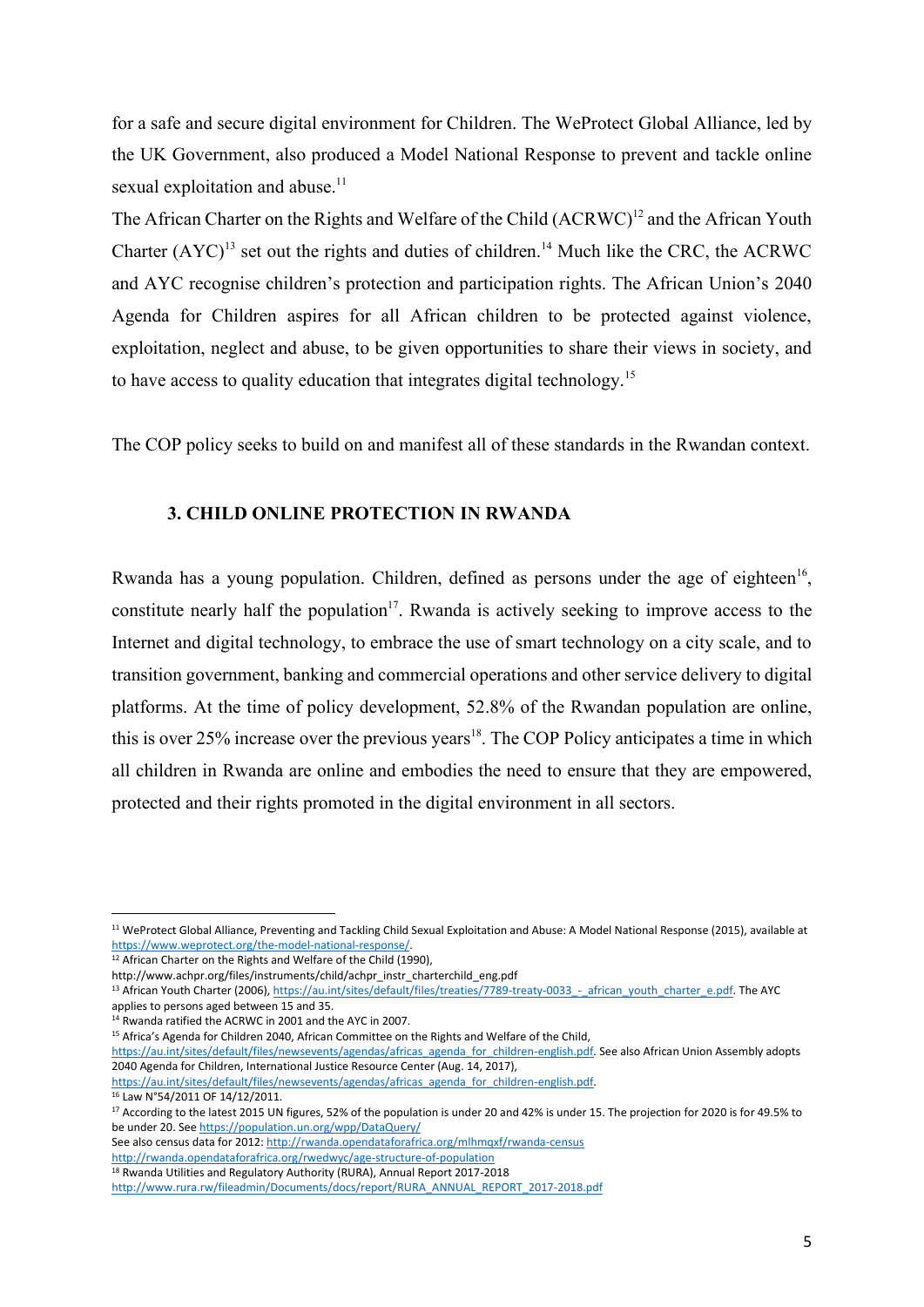Rwanda has already developed a favourable policy environment for digital technology, children's rights and cyber security, and has taken specific steps to meet some of the challenges However, both the complexity of the digital environment, its changing nature and defining a child's place within this environment require further action to be taken.

**Existing initiatives include:** Institutionalization like having a dedicated organ in charge of Children (National Children Commission), National children protection instruments like National Children protection policy, Integrated Child Rights Policy, Rwanda Early Child hood Development Policy, National Policy for Child Labour. Other initiatives related to Rwanda's own capabilities include the availability of National Cyber Security Incident Response Team, Digital Forensic Laboratory, Police Toll Free, Laws to facilitate prosecution for cybercrimes, including the advertising of child sexual abuse material (CSAM)<sup>19</sup>, Campaigns and Awareness Programmes, Community Policing Programme, International Cooperation Initiatives (e.g., with Interpol and other law enforcement agencies; signatory to coordinated global action to forge partnerships with industry to tackle online sexual abuse). NCC,

## <span id="page-5-0"></span>**4. POLICY RATIONALE**

The Internet and digital technologies provide children with an unprecedented range of opportunities to play, learn, innovate and be creative; to communicate and express themselves; to collaborate and engage in society; and to develop  $21<sup>st</sup>$  century digital skills.<sup>20</sup> Children should be encouraged to develop creative and digital skills, and be empowered to exercise their full range of rights online, in a safe and secure way.

The COP Policy sets out a comprehensive set of policy areas and measures designed to support children online, in an environment where all stakeholders play their part.

The digital environment rests on fast-changing technology that since its introduction, has become extremely powerful in dictating the behaviour of children and young people. Being online gives children access to information, facilitates human contact, and enhances

<sup>1</sup> <sup>19</sup> See, e.g., Official Gazette no. 14 of June 2012, Article 30.

<sup>&</sup>lt;sup>20</sup> See OECD, The Future of Education and Skills: Education 2030, The Future We Want, available at [https://www.oecd.org/education/2030/E2030%20Position%20Paper%20\(05.04.2018\).pdf.](https://www.oecd.org/education/2030/E2030%20Position%20Paper%20(05.04.2018).pdf)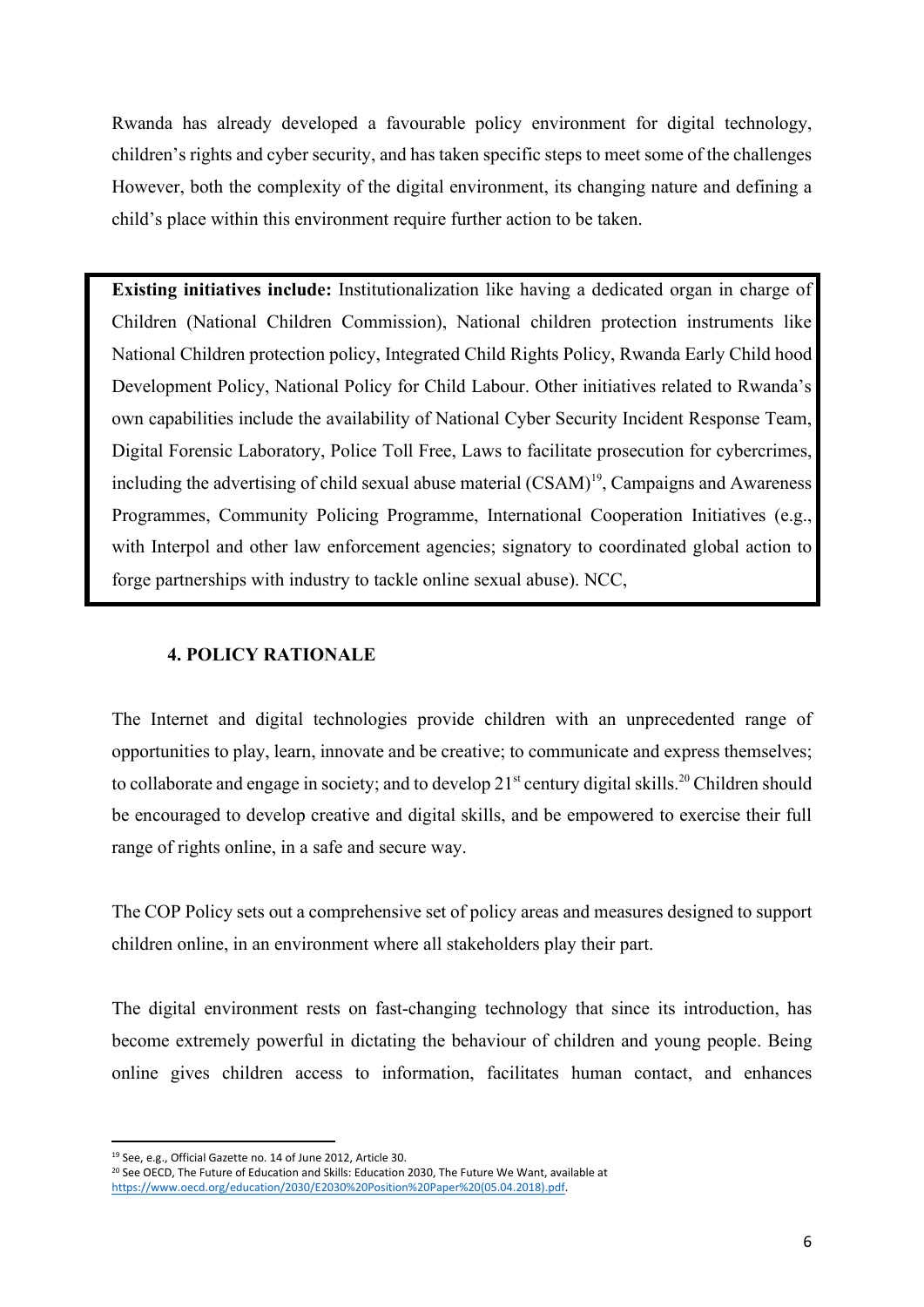commercial exposure. It is for this reason that Rwanda seeks to establish its requirements of all stakeholders regarding the protection and privileges of child users.

## **4.1 RISKS AND HARMS**

<span id="page-6-0"></span>Evidence shows that children face many of the same online risks regardless of geographical location, but there are some specific concerns in countries where the expansion of digital access has happened rapidly and recently. Some harms may only emerge when digital technology has been widely adopted and extensively used. Therefore, it is necessary to consider evidence of harms from other contexts, the specific issues and relative importance of risks as they manifest in the Rwandan context, and to anticipate risks that may emerge in the future.

Risks do not inevitably result in harm, and it is vital to understand the factors that give rise to the probability of harm to children. Risks fall into four broad categories (content, contact, conduct, contract)<sup>21</sup>:

**Content risks** include: indecent images of children, adult pornography, violent, discriminatory or hateful content, fake news or false narratives, content that promotes risky or unhealthy behaviours.

**Contact risks** include: child trafficking, discriminatory abuse and hate speech, grooming and exploitation, harassment, radicalisation, blackmail, unwanted sexual advances, sharing the real time location of a child.

**Conduct risks** include: bullying, sexting, revenge porn, threats and intimidation, reputational damage, impersonation, social humiliation, compulsive use, cybercrime, gambling.

**Contract (sometimes called commercial) risks** include: data collection for targeted advertising, marketing schemes, fraud, scams, misuse and misappropriation of intellectual property, unfair terms and conditions, and weighted search rankings. This includes commercial drivers which create norms that children are developmentally not able to manage or absorb without harm (e.g., profiling vulnerable users, inaccurate or discriminatory socio-economic

 $\overline{a}$ <sup>21</sup> http://www.safeguardingni.org/sites/default/files/sites/default/files/imce/E-safety%20report%20exec%20summary%20200114.pdf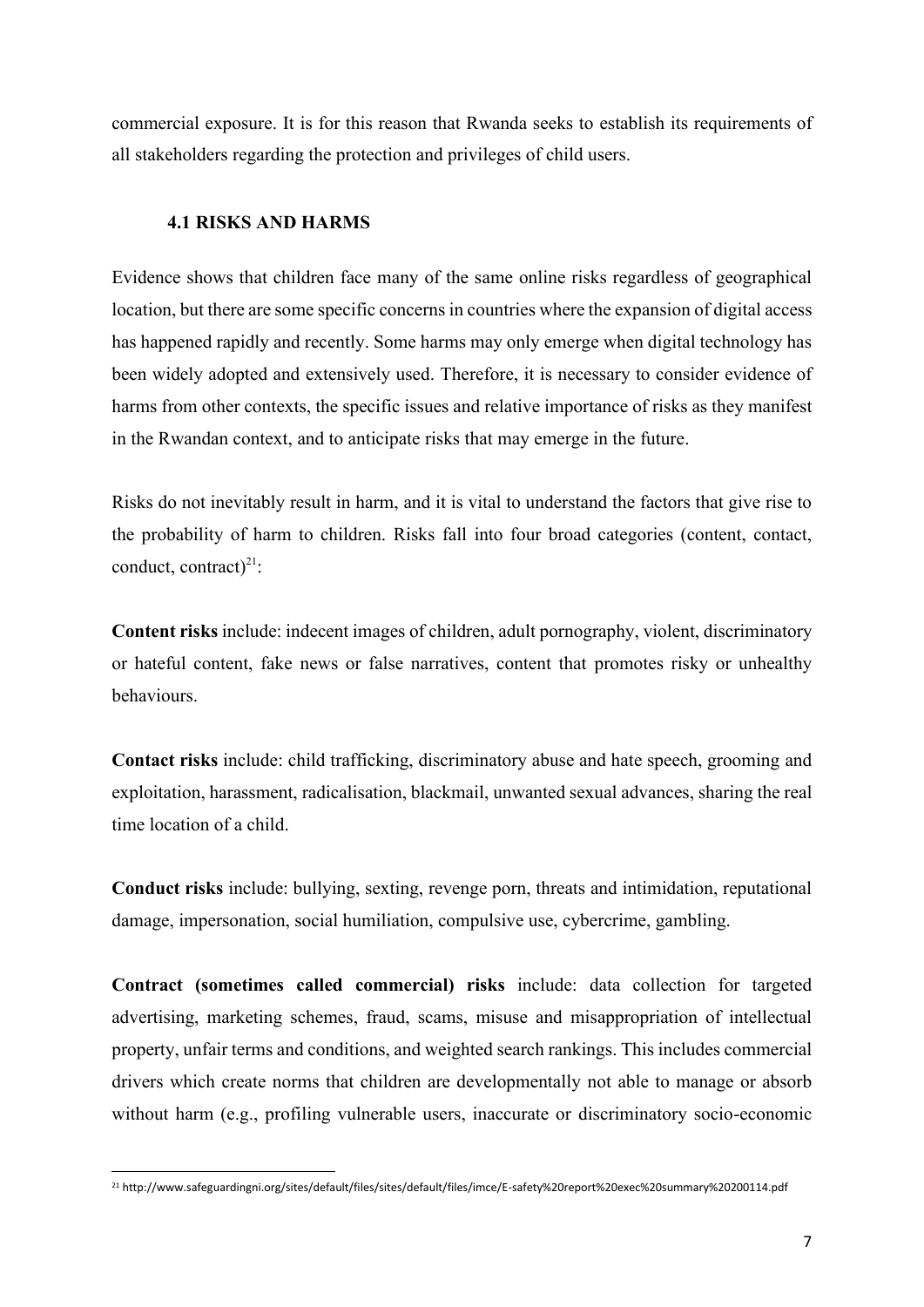profiling, automated/semi-automated decision-making and data set training, loss of control of digital legacy/footprint, surveillance by public and commercial institutions).

## **Harms**

The experience of harm changes from child to child on the basis of factors including but not limited to gender, age, family circumstances, socio economic status, and experiences and availability digital technology. Child online protection strategies must be developed in advance to mitigate risks and address harms, and to always consider how products and services may negatively impact the end user, if that user is a child.

## <span id="page-7-0"></span>**5. NATIONAL CHILD ONLINE PROTECTION POLICY**

The following Rwanda values shall be embodied and followed as baselines while implementing this policy and conducting any counter COP initiatives:

## **5.1 VISION**

<span id="page-7-1"></span>All Rwandan children are empowered to access the digital environment creatively, knowledgeably and safely.

## <span id="page-7-2"></span>**5.2 STRATEGIC OBJECTIVES**

- Establish a governance framework to drive and guide COP delivery and enforcement;
- Educate all stakeholders in COP principles, including safety, security, data protection and children's rights;
- Adopt technical mechanisms that safeguard children and support productive and autonomous use of digital technologies by children;
- **Position Rwanda as a centre for excellence of COP research, evaluation and innovation**
- **Promote national, regional and international cooperation on COP:**
- Build an iterative process in which COP Policy is continuously reviewed and improved;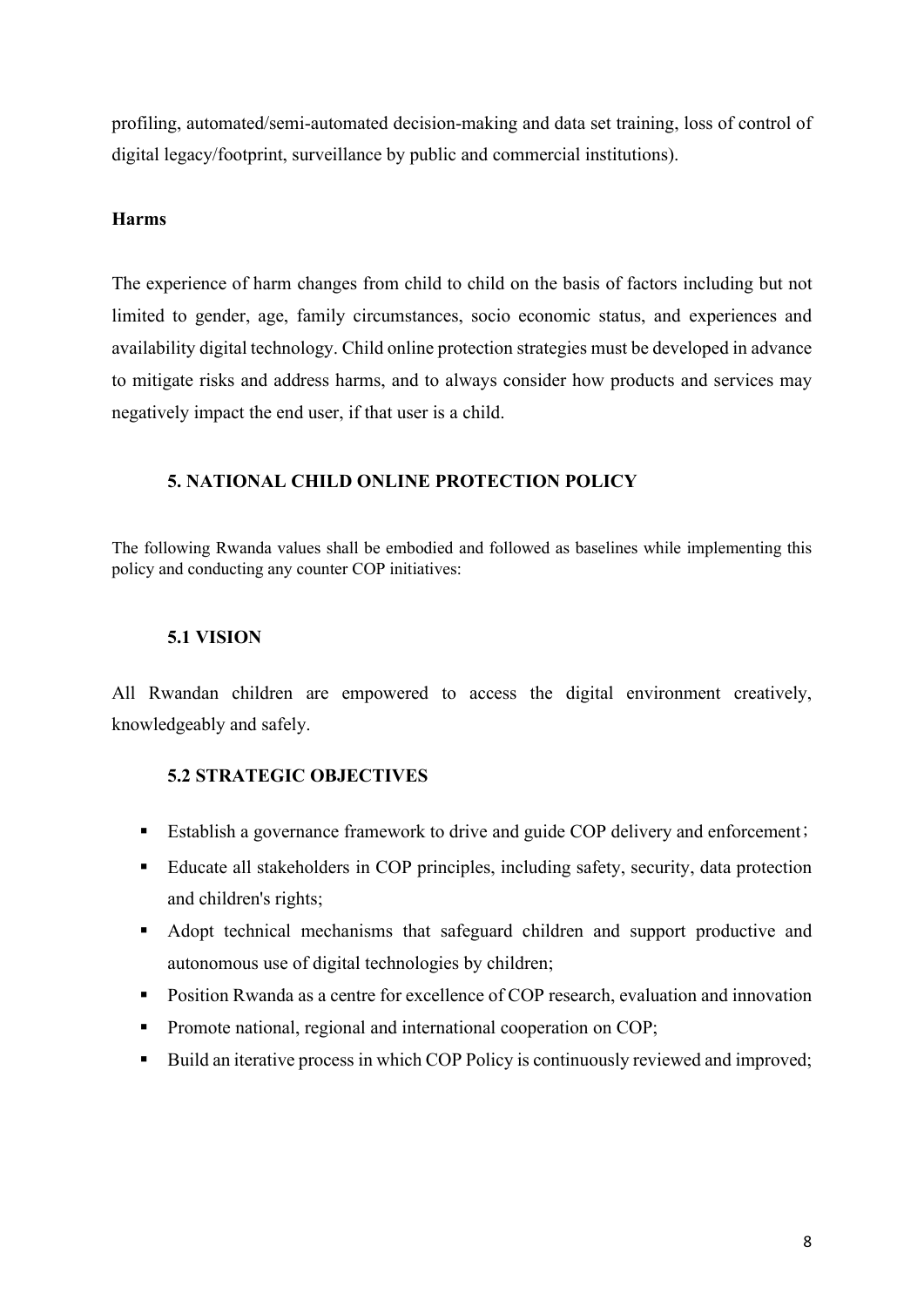#### <span id="page-8-0"></span>**5.3 POLICY AREAS FOR CHILD ONLINE PROTECTION**

#### <span id="page-8-1"></span>**5.3.1 Policy Area: COP Institutional Capabilities**

#### **Objective:**

To establish a National COP Steering Committee and to establish a Stakeholder Group of experts to cover all areas of the COP Policy, coordinated by the Ministry of ICT and Innovation (MINICT).

#### **Measures:**

*A) Publish a definitions and language manual:* The Ministry of ICT and Innovation will publish a full list of definitions and language that reflect definitions used in international agreements.

B) **Establish a National COP Advisory Committee**: The National COP Advisory Committee will be responsible for policy implementation and development, and will serve as a focal point for national, regional and international cooperation. The Committee will address a broad set of competencies that cover all policy areas, and will supervise implementation and uphold standards.

*C) Build a network of COP Champions:* Establish a network of COP champions across all domains including, civil society organizations, Internet service providers, Academia, Religious Organizations. Key institutional stakeholders including the National Children Commission (NCC), Rwanda National Police, Rwanda Investigations Bureau, Rwanda Information Society Authority, shall designate a fully resourced desk department with experts in COP. This network will however aim to keep a network of reliable partners from civil society organization, private sector, Telecoms, Internet services providers, security, and international organizations among others.

*E) Define performance indicators and evaluation:* Each aspect of the implementation plan will have a corresponding expert coordinator with the authority and resources to successfully complete the task envisioned. Key Performance Indicators (KPIs), evaluation mechanisms and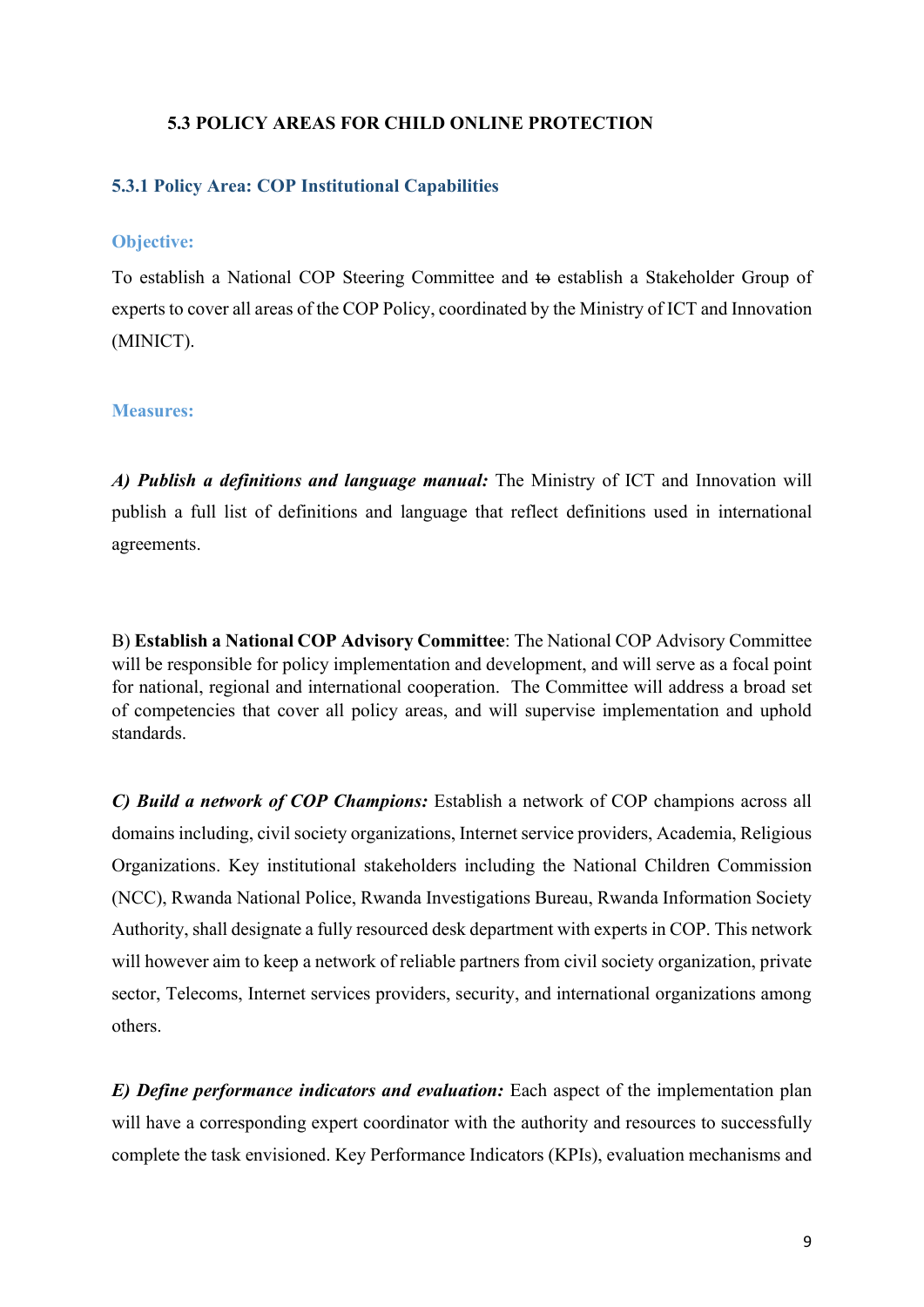clear reporting structures will be introduced. As the digital environment evolves rapidly, KPIs will require constant review.

#### <span id="page-9-0"></span>**5.3.2 Policy Area: Legal and Regulatory frameworks**

#### **Objective:**

To strengthen and re-align the domestic legal and regulatory regimes related to COP, and to strengthen the capacity and capability of law enforcement agencies.

#### **Measures:**

**.** 

*A) Strengthen the capacity of law enforcement agencies*. From first responders to judges, all actors in the law enforcement chain must be aware of COP. They will be offered training, including on how COP relates to their particular role, how to understand offending behaviour, and how to provide access to victim support. Shortcomings in enforcement and the judiciary will be identified, and measures will be put in place to increase awareness, reporting and successful prosecution. Cross-sector coordination and collaboration between industry and law enforcement will be encouraged.

*B) Strengthen and enforce laws that prohibit COP-related offences.* Criminal laws and procedures facilitate the investigation and prosecution of online offences that violate children's right to protection, and will be strengthened and amended in line with international standards and best practices. This will include enhancing sanctions and sentencing frameworks where necessary.

*C) Introduce data protection regulations, ensuring that children's data is protected appropriately, collected only where necessary with the high levels of security and care.* Such general regulations should include children's data given special category status, requiring higher levels of protection and other safeguards, and the introduction of parental consent for the online collection and processing of younger children's data.

*D) Strengthen criminal investigation, prosecution and sentencing for online child sexual abuse<sup>22</sup>:* Criminal justice agencies with responsibilities for COP-related offences will be

 $22$ Child sexual abuse (CSA) is when a child is forced or persuaded to take part in sexual activities. This may involve physical contact or non-contact activities and can happen online or offline.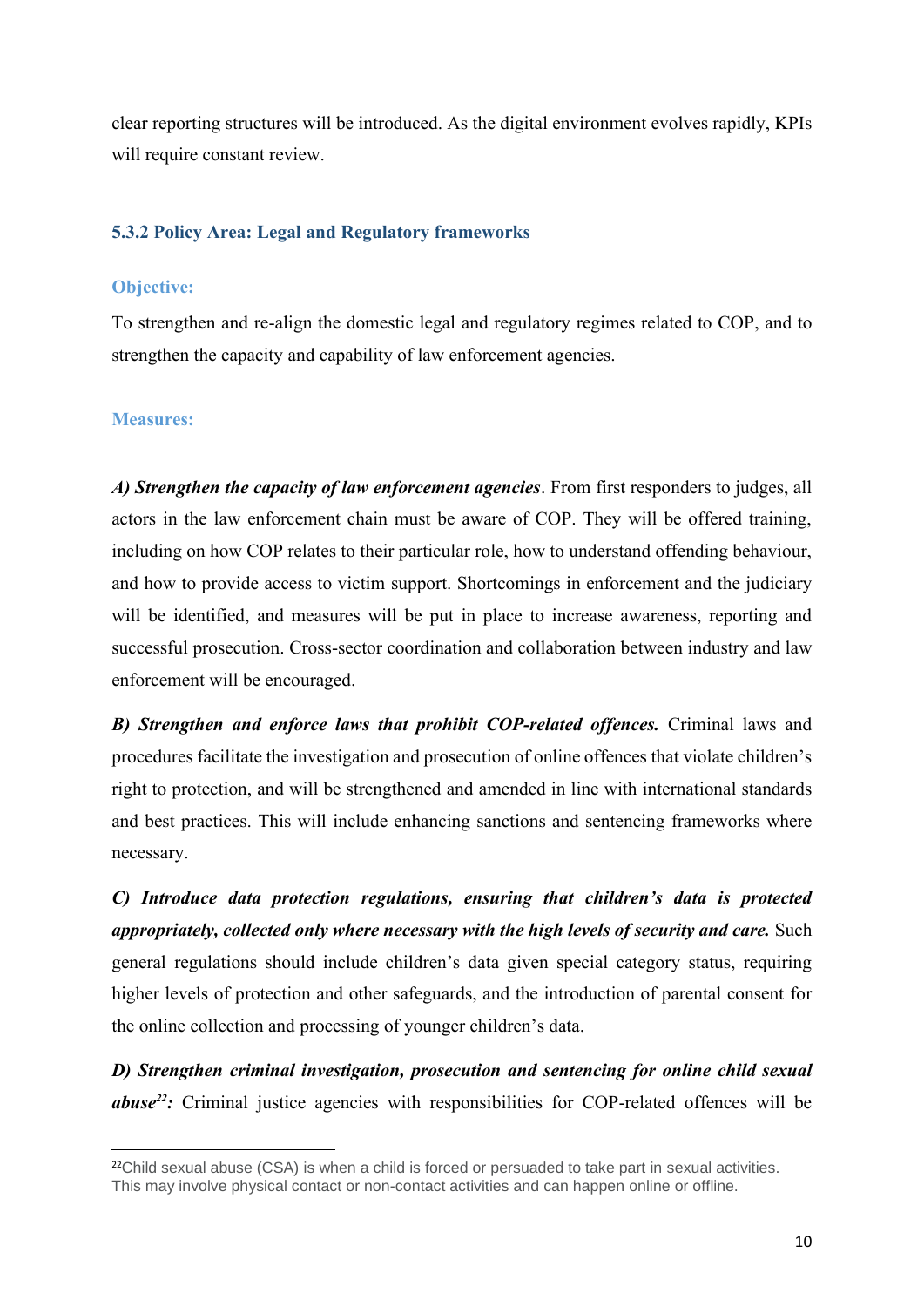trained in COP issues, particularly in respect of online child sexual abuse, with the aim of driving greater prevention, successful prosecution and appropriate sentencing. The capabilities of the Rwanda Computer Emergency and Security Incident Response Team (Rw-CSIRT) and the Police Cybercrime and Investigation Centre shall be reviewed and strengthened to detect, prevent and respond to cyber security threats, specifically those related to COP.

*E) Identify and ratify COP-related international treaties & protocols: Building a sustainable* eco-system of COP requires a multi-stakeholder approach and participation in a global movement. Rwanda will identify and ratify relevant international and regional protocols and treaties.

#### <span id="page-10-0"></span>**5.3.3 Policy Area: COP Response System**

#### **Objective:**

To establish a coordinated multi–stakeholder framework to tackle online child abuse.

#### **Measures:**

*A) Establish methods of notice and takedown:* Government institutions will work with industry to establish and monitor effective protocols for the notice and takedown of illegal child abuse material (CAM). Establish protocols to ensure, and legislation to permit, local ISPs block access to hosts that fail to take down notified content.

*B) Establish process of offender risk management:* An effective multi-stakeholder offender management process will be established, drawing upon international standards of good practice. Law enforcement and other criminal justice practitioners will be trained to recognise and investigate offending behaviours. Offender risk management is an essential component of COP, as individuals or groups of offenders can reach large numbers of child victims online.

*C) Provide support for child victims:* Organisations training practitioners in the mental health, psychology and social work fields who work with vulnerable children must be required to have a basic understanding of COP issues. The capabilities of all One Stop Centres will be strengthened to follow safeguarding and child protection procedures, provide support for victims, and escalate reports of online crimes to the relevant authorities. To be effective,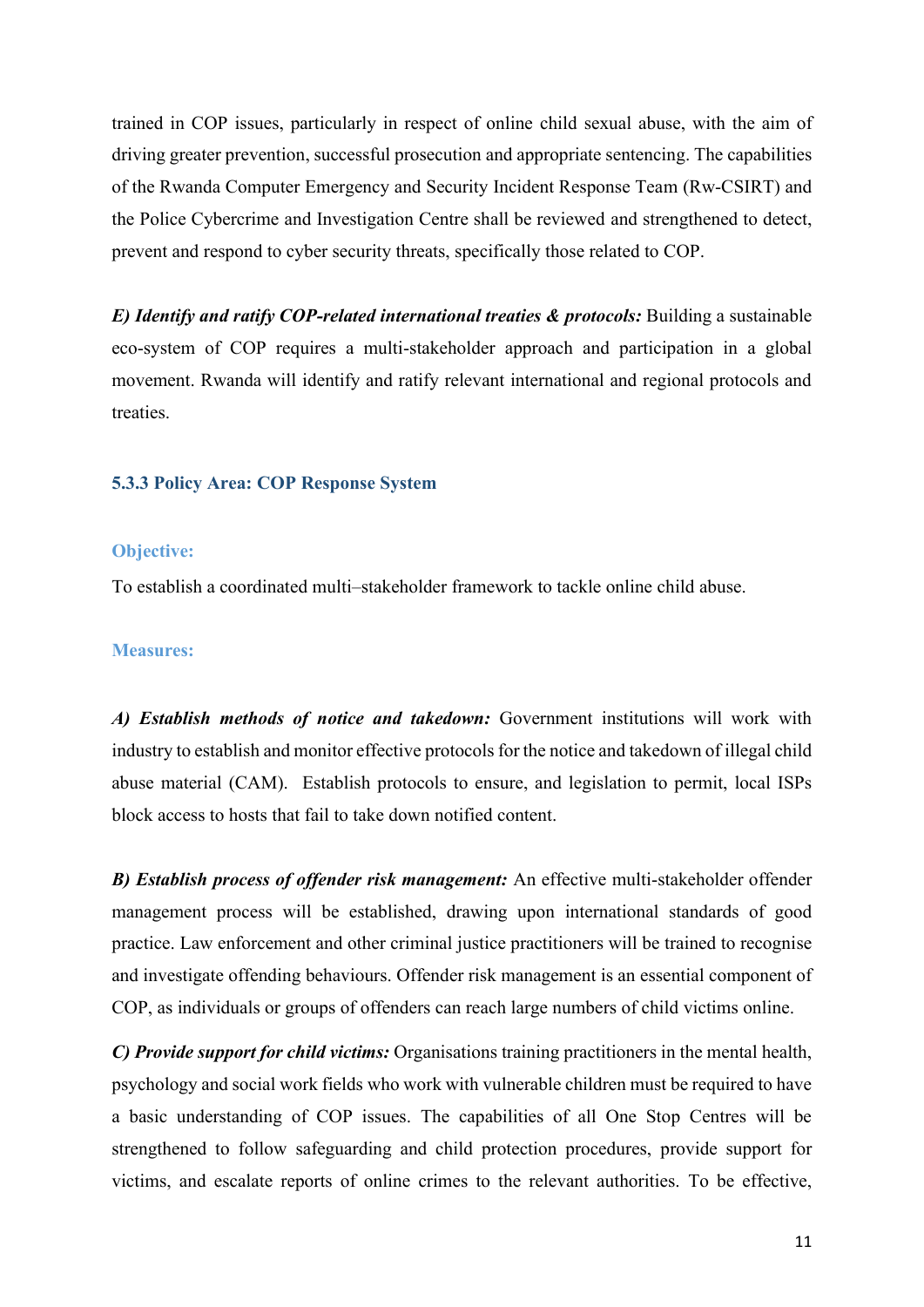relevant practitioners must be provided with COP training, training on safeguarding and child protection policies, training on child counselling (to help children process trauma and prevent further victimisation), and training on family counselling (to prevent child victims from being ostracised by family members and being further victimised).

#### <span id="page-11-0"></span>**5.3.4 Policy Area: Technical Controls**

#### **Objective:**

To promote safety-by-design, corporate responsibility and cultural awareness of COP.

#### **Measures:**

*A) Introduce corporate responsibility standards:* Industry has a responsibility to ensure that children are afforded protection online. In line with Rwandan values (see section 5.1), businesses will be required show what procedures and special considerations they have undertaken to ensure child safety and respect for children's rights as they extend their online services into Rwanda.

*B) Implement safety, rights by design:* Standards and codes of practice will be developed to require product designers, manufactures and service providers to uphold Rwandan values (see section 5.1) and contribute to children's online safety and security. Among other things, standards and codes of practice will aim to prevent children from seeing harmful or inappropriate content; to protect children's online privacy on the system or device-level; and to address concerns raised by the Internet of Things, connected toys and services with a streaming function

*C) Application of age-rating classification:* Consistent age-rating and classification of commercial content offers a transparent and effective approach to manage content and services accessed by children and may be required for relevant goods and services.

*D) Introduce flagging systems:* Mechanisms to identify and report upsetting or unsuitable content will be required of the service providers, transparent and robust monitoring systems must be in place for all online services. A free public hotline will be available for reporting and accessing specialist support and advice and provision of takedown mechanisms.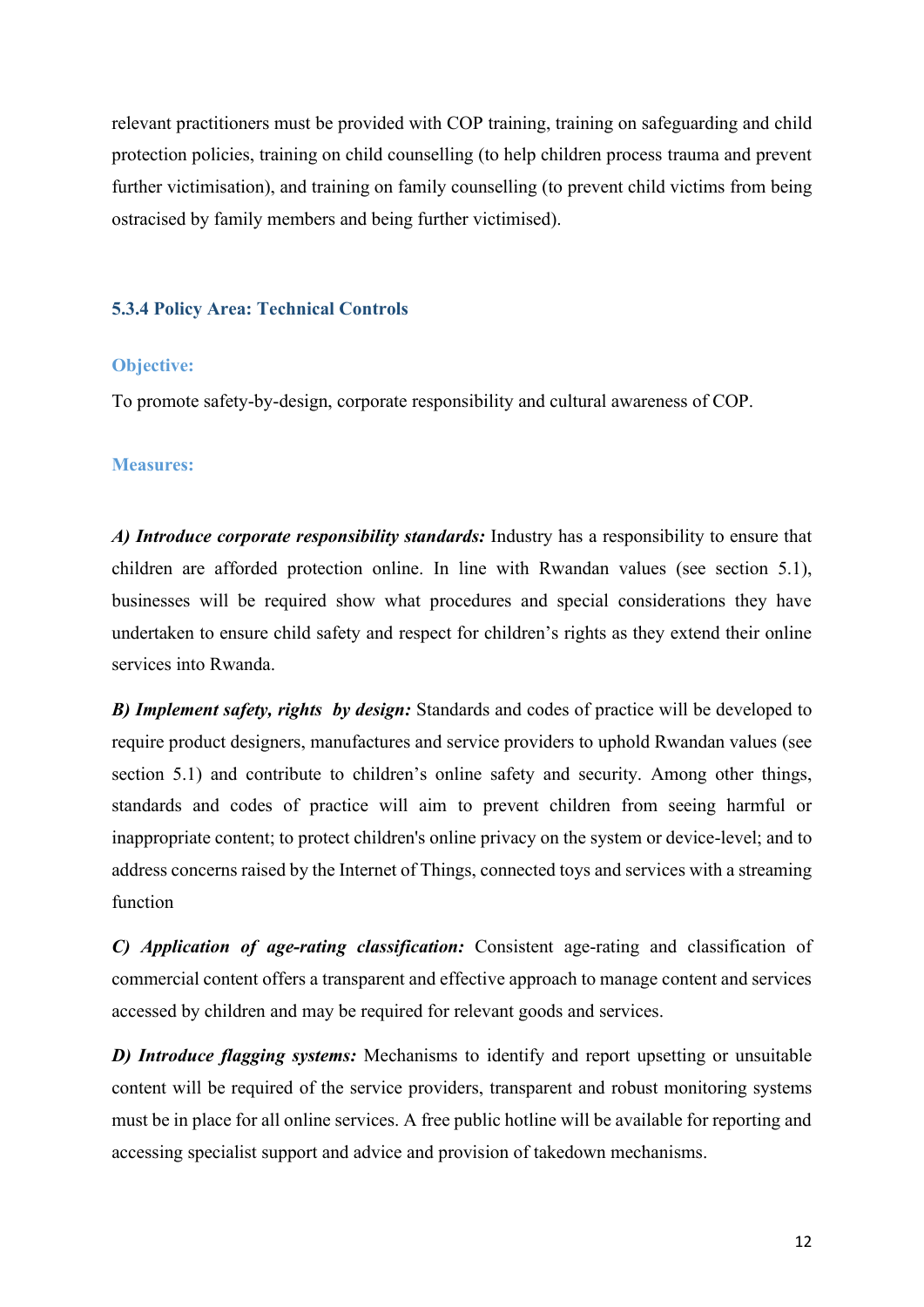*E) Ensure protection of children from commercial pressures:* Efforts to protect children from commercial pressures will include: providing content filters, promoting safety-by-design, and raising awareness of the context in which children grow up. Products and services that are offered in line with Rwandan values (see section 5.1) may be certified, and action may be taken against purveyors of products and services that violate these values.

**G**) *Internet surveillance*: A deliberate effort shall be made to conduct surveillance of internet to detect content that is harmful to Children. The content in form of violent, nude and abusive images targeting Children shall be collected and analysed and stored for investigations.

*H) Build a database of digital images and cases:* The COP institutional stakeholders in Rwanda should work towards building a robust repository system of child abuse images and cases. The system would serve as a foundational tool to monitor whatever happens on internet and link cases to identity both the victims and criminal using Image hash values. The software shall have intelligent capabilities to determine or score the level of percentage for harmfulness of a picture like nudity or violence for use during prosecution & judgment process.

## <span id="page-12-0"></span>**5.3.5 Policy Area: COP Education & Public Awareness**

#### **Objective:**

To positively promote use of digital technology as a source of entertainment, information and educational content for children in a safe environment and also raise awareness of all COP issues, in order to prevent likely harms for different general public audiences.

#### **Measures:**

*A) Establish COP Leads and Clubs in schools:* There will be an establishment of COP clubs in schools as well as designating Child Protection Leads. Each lead shall be the champion to operate the club and lead to inculcating a culture of safety within the school. They will be responsible for enacting and enforcing child protection policies (including safeguarding procedures) in schools, be the point of contact for concerns relating to child protection and COP, and pass on reported harms to the relevant authorities*.* Leads should also facilitate intervention plans, to protect children against further harms.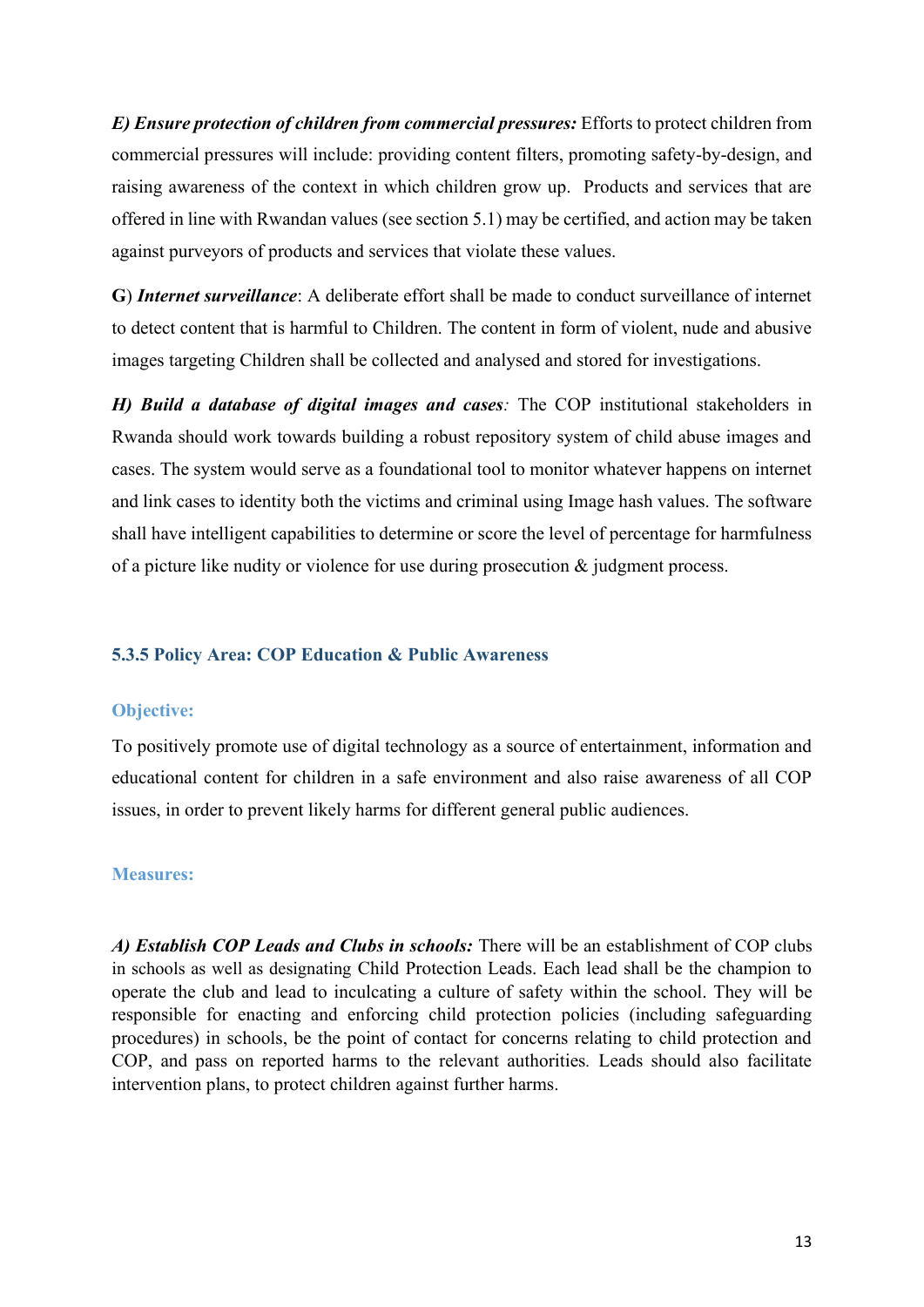*B) Promote edutainment:* Promote development of digital content that is entertaining in nature but still educative. This will focus to mainly support creation of content, including peer-to-peer programs, designed to educate through entertainment like games, puzzles that helps children develop digital skills and empowers children.

*C) Mainstream COP into digital literacy***:** A programme of digital literacy will be introduced across the school curriculum and entire general public with a component of COP embodied. The programme will emphasise and encourage the positive, autonomous and creative use of digital technologies by children; clearly define the risks, benefits, and social outcomes of using technology; and will aim to ensure that protective and preventative measures are broadly disseminated, understood and applied.

*D) Training on COP Matters:* Training for teachers and professional development shall be encouraged to increase their knowledge to teach and monitor Children's safety. COP training must form a mandatory part of teaching degrees, at primary and secondary school level. All teachers must complete mandatory training on COP, be aware of school policy in relation to COP, and deliver COP lessons to students.

*E) Design a public awareness programme:* Awareness-raising strategies will produce materials that make clear the principles of COP and actions that can be taken to mitigate harms, report offences and seek redress. This information will be provided in simpler terms on the Ministry of ICT and Innovation's webpage. Targeted messages and materials will consider the specific needs of parents and children, with particular attention given to the youngest and most vulnerable children, including those with learning disabilities. Peer-to-peer education is a valuable strategy for children of all ages to get to know their rights and responsibilities online. This programme of public messaging can help children and adults to understand the issues and make wise choices about their online interactions, but is not a replacement for formal education, professional training, safety-by-design or corporate responsibility.

*F) Embed COP into Informal education:* Online safety education will start in early childhood and develop according to children's changing needs as they grow; specific materials will be produced to guide children of preschool age, caregivers and teenagers. Information will promote positive use of digital technology and consider the needs of all Rwandan children, regardless of gender, age, income or background. Information provided by third parties will be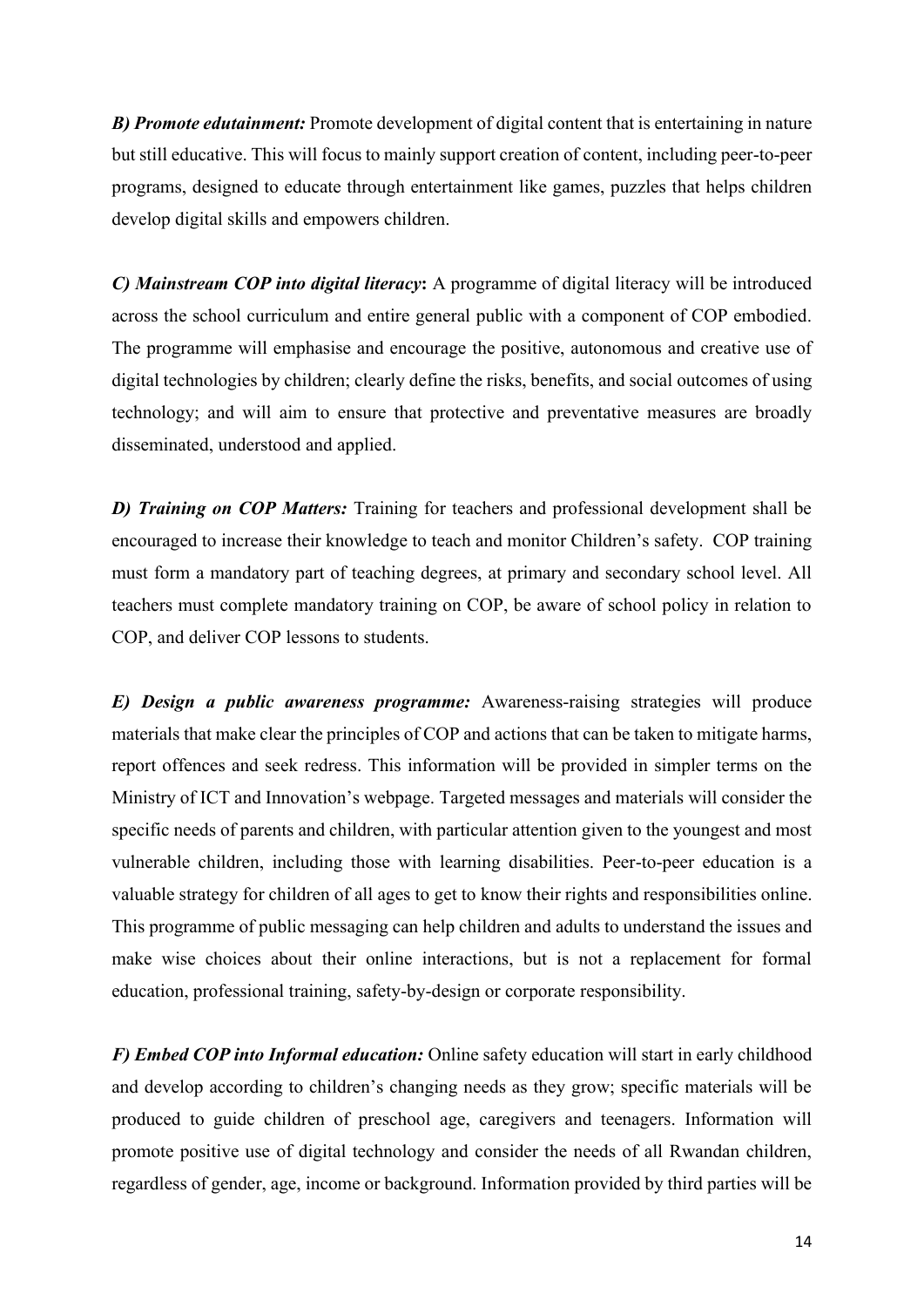expected to include the values articulated in the COP Policy and aim to help children of all ages to get to know their rights and responsibilities online. Community groups, youth clubs, families, churches and digital platforms will all be instrumental in driving effective COP education.

#### <span id="page-14-0"></span>**5.3.6 Policy Area: COP Research & Development**

#### **Objective:**

To establish a COP research and innovation hub for the region.

#### **Measures:**

*A) Establish COP research frameworks:* As part of research support facilities provided to researchers, the different scholars shall be encouraged to conduct research projects within the domain of COP. Clear methodologies to mobilize researches in this areas and re-using their finds to inform policy implementation shall be followed.

*B) Continued innovations:* Research evidence will inform the development of products and services that incorporate safety-by-design; enable the evaluation of COP practice; and provide an understanding of children's online experiences in the Rwandan context.

*C) Empower a centre of excellence:* Identify and empower one institutions to be the centre of COP matters. An appropriate site shall be identified among existing higher learning institutions to be the main Excellency to COP matters*.* 

#### <span id="page-14-1"></span>**5.3.7 Policy Area: COP Global Cooperation**

#### **Objective:**

To collaborate with national, regional and global organizations and players to share best practice.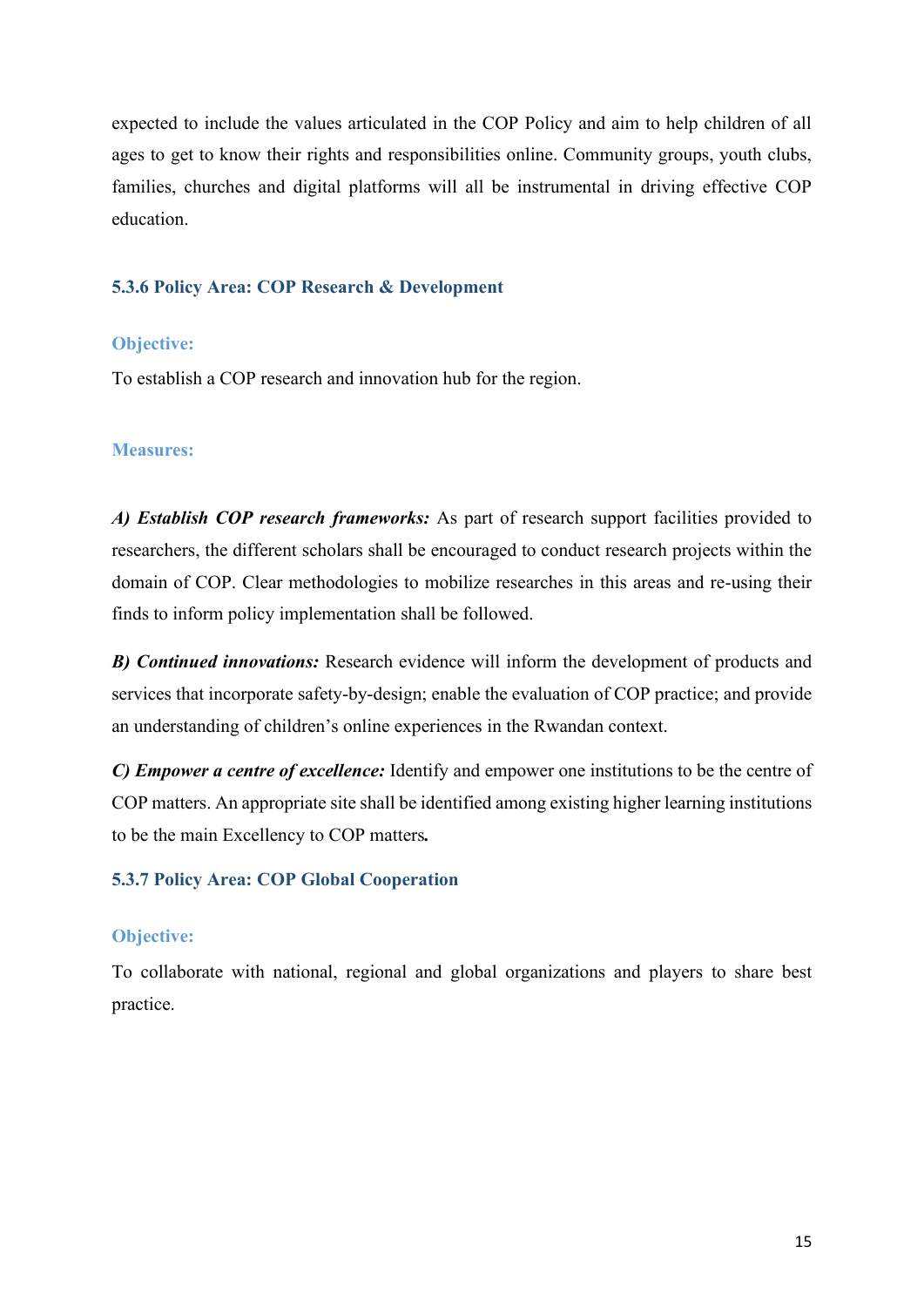#### **Measures:**

*A) Establish formal relationship frameworks (MoU) with regional and global COP communities:* Strengthening international cooperation to enhance COP across the globe is critical to guarantee global security. Rwanda will formalise collaborations for joint PPP investments in areas related to cyber-security, COP capacity building, innovation, law enforcement, the justice system and education, among others.

#### <span id="page-15-0"></span>**APPENDICES**

<span id="page-15-1"></span>

| Acronym       | Expansion                                              |
|---------------|--------------------------------------------------------|
| <b>ACRWC</b>  | African Charter on the Rights and Welfare of the Child |
| <b>AYC</b>    | <b>African Youth Charter</b>                           |
| <b>CAM</b>    | Child Abuse Material                                   |
| <b>COP</b>    | <b>Child Online Protection</b>                         |
| <b>CRC</b>    | Convention on the Rights of the Child                  |
| <b>CSA</b>    | Child Sexual Abuse                                     |
| <b>CSAM</b>   | Child Sexual Abuse Material                            |
| <b>GCA</b>    | Global Cybersecurity Agenda                            |
| ICT(s)        | Information and Communication Technology(ies)          |
| <b>ISP</b>    | <b>Internet Service Provider</b>                       |
| <b>ITU</b>    | International Telecommunication Union                  |
| <b>KPIs</b>   | Key Performance Indicators                             |
| <b>MINICT</b> | Ministry of ICT and Innovation                         |
| MoU           | Memorandum of Understanding                            |
| <b>NCC</b>    | National Children Commission                           |
| <b>OECD</b>   | Organization for Economic Co-operation and Development |

#### **A. LIST OF ACRONYMS**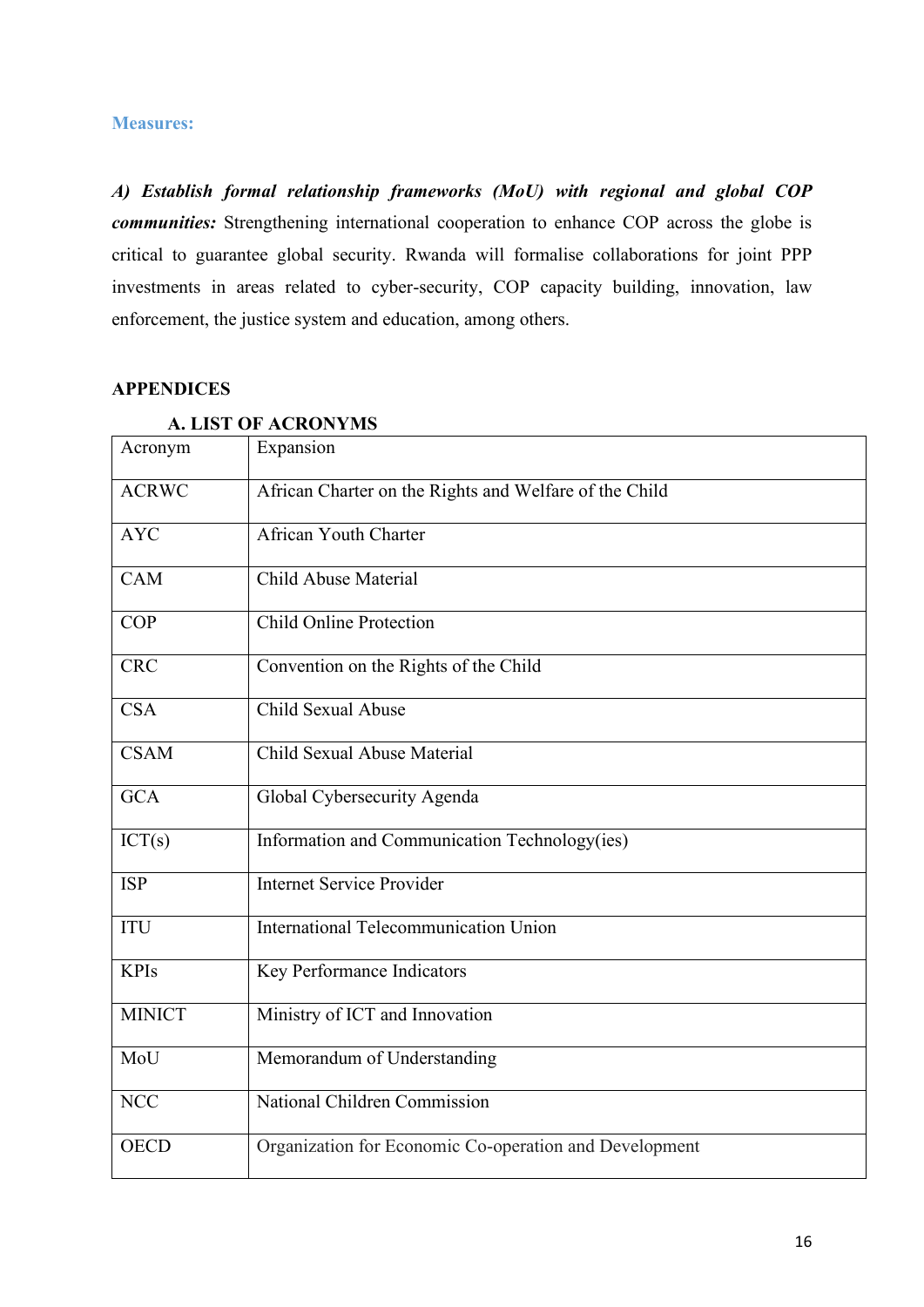| <b>PPP</b>    | Public-Private Partnership                                    |
|---------------|---------------------------------------------------------------|
| <b>RURA</b>   | Rwanda Utilities and Regulatory Authority                     |
| Rw-CSIRT      | Rwanda Computer Emergency and Security Incident Response Team |
| <b>SDGs</b>   | Sustainable Development Goals                                 |
| <b>UN</b>     | <b>United Nations9</b>                                        |
| <b>UNICEF</b> | United Nations International Children's Emergency Fund        |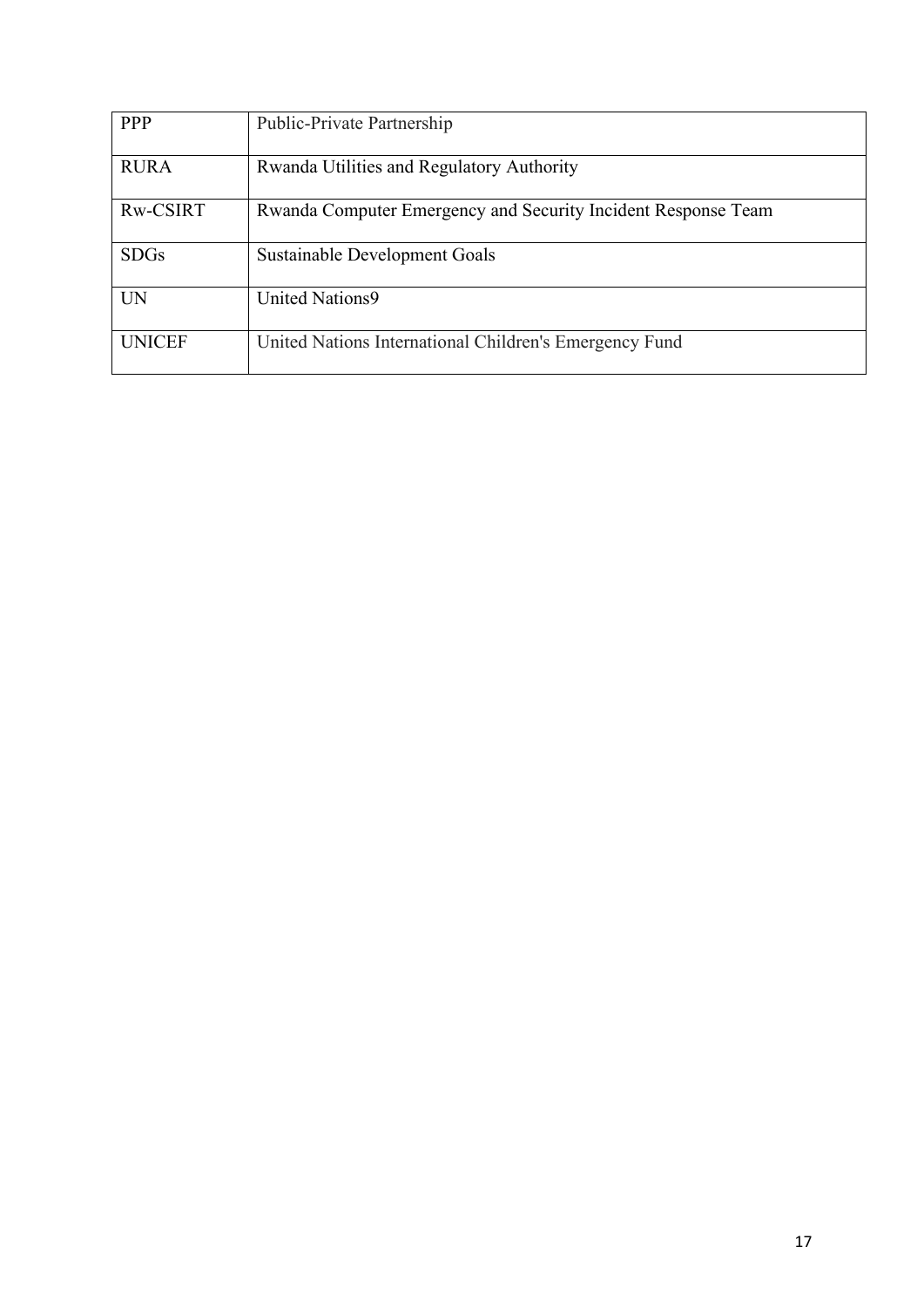*\*Note: The institutional membership reflective below is just indicative. The roles & membership will be flexible to change over time given the nature of the initiatives that will be undergoing implementation. The Steering commit shall always guide on the right membership.*

| Strategic Area             | <b>Thematic Areas</b>                                                                                                                                                                                                                                 | 2018/2019 | 2019/2020 | 2020/2021 | 2021/2022 | 2022/2023 | Lead $(L)$ and<br>Co-lead (CL) | <b>Stakeholders</b>                                                                                                                                                               | <b>Budget (Rfw)</b> |
|----------------------------|-------------------------------------------------------------------------------------------------------------------------------------------------------------------------------------------------------------------------------------------------------|-----------|-----------|-----------|-----------|-----------|--------------------------------|-----------------------------------------------------------------------------------------------------------------------------------------------------------------------------------|---------------------|
|                            | Establish a National COP Advisory<br><b>Committee:</b> There will be a national<br>committee comprised of relevant stakeholders<br>to oversee the overall implementation of the<br>COP policy.                                                        |           |           |           |           |           | MIGEPROF (L) &<br>MINICT (CL)  | MINALOC, MINIJUST,<br>MINEDUC, MINISPOC,<br>MINIYOUTH,<br>RIB, RNP,<br>NCC, NECDP, NECC,<br>RALC, RURA, RICTA,<br>REB, PSF, CSOs, Any<br>other organization                       | 200,000,000         |
| Institutional Capabilities | Build a network of COP Champions:<br>Establish a network of COP champions across<br>including, civil society<br>all domains<br>organizations, Internet service providers,<br>Academia, Religious Organizations, Media &<br>Entertainment among others |           |           |           |           |           | MIGEPROF (L) &<br>MINICT (CL), | MINALOC, MINIJUST,<br>MINEDUC, MINISPOC,<br>MINIYOUTH,<br>RIB, RNP,<br>NCC, NECDP, RALC,<br>RURA, RICTA, REB,<br>PSF, CSOs, Religious<br>Organizations, Any other<br>organization |                     |
|                            | Conduct trainings: Identify and conduct<br>trainings to strengthen COP capabilities of<br>key administrations/institutions dealing with<br>child protection and development.                                                                          |           |           |           | $\bullet$ | $\bullet$ | MIGEPROF (L) &<br>MINICT (CL), | MINIJUST, MINEDUC,<br>RDB, MINECOFIN, PSF,<br>RNP, RIB, RISA RURA,<br>other Stakeholders.                                                                                         |                     |
|                            | KPIs & Evaluation: In attempt to ensure<br>performance,<br>exercise<br>will<br>be<br>an<br>establish<br>commissioned<br>baseline<br>to<br>information by sector, conduct annual<br>reviews and sector specific KPIs.                                  |           | $\bullet$ |           | $\bullet$ | $\bullet$ | NISR (CL) NCC<br>(L)           | MINICT, MINEDUC,<br>PSF, RURA, RBA, RNP,<br>RIB, RISA RURA, PSF,<br>CSOs, Other Stakeholders                                                                                      |                     |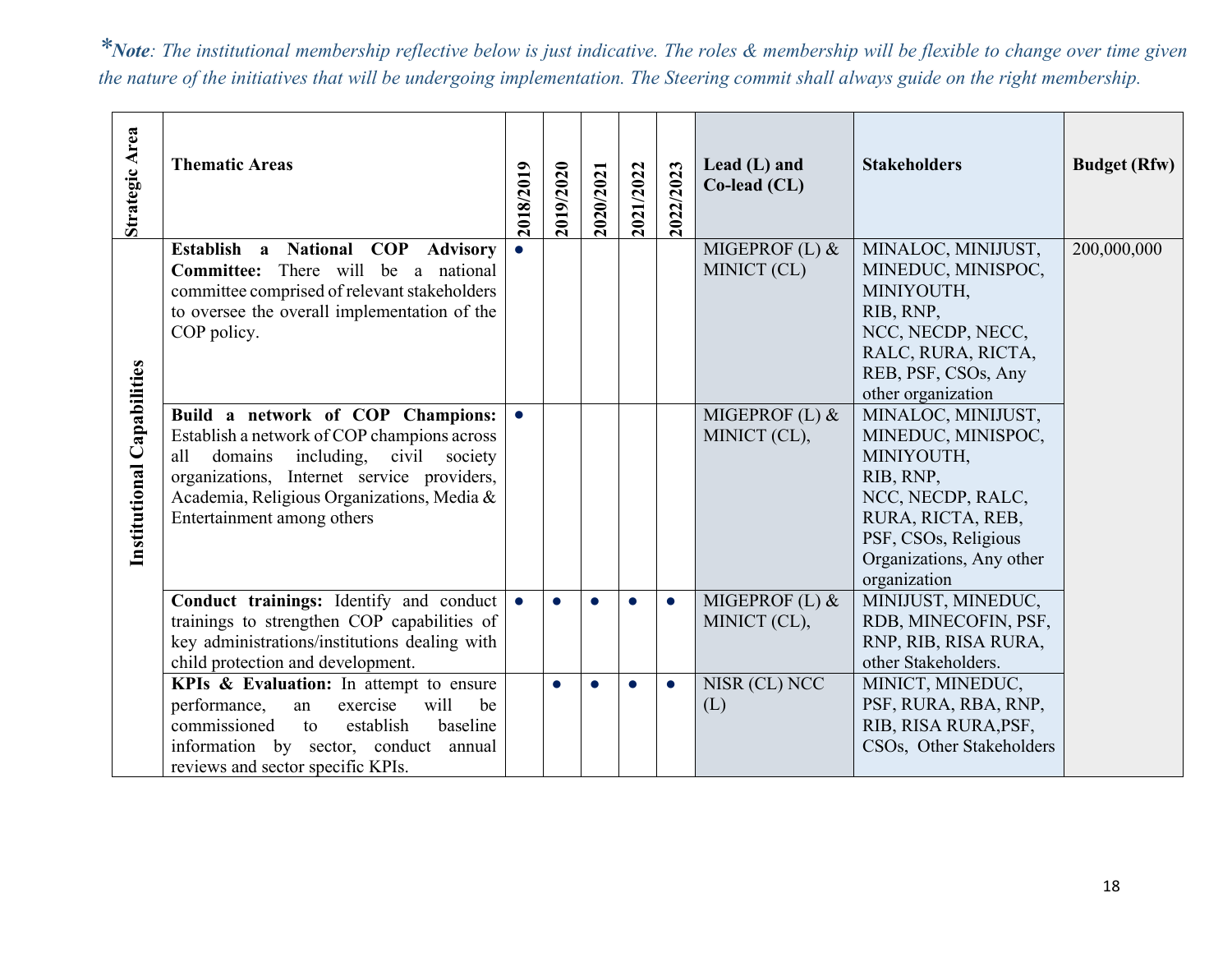|                              | Legal & Regulatory Reviews: A gap<br>analysis exercise shall be conducted to review<br>existing domestic and international legal and<br>judiciary frameworks in order to strengthen<br>COP enforcements. These can be in areas of<br>Cyber Security, Human<br>Trafficking,<br>Children's Rights, online harms bill and      |           | $\bullet$ | $\bullet$ | MINIJUST (L)<br>MIGEPROF (CL) | MINICT, RLRC RURA &<br>other Stakeholders        | 20,000,000  |
|------------------------------|-----------------------------------------------------------------------------------------------------------------------------------------------------------------------------------------------------------------------------------------------------------------------------------------------------------------------------|-----------|-----------|-----------|-------------------------------|--------------------------------------------------|-------------|
|                              | benchmarking international practices.<br>Legal and regulatory Capacity Building: A<br>program framework shall be designed to<br>provide training for key institutional actors<br>and enforcement leads to ensure an<br>understanding of COP matters including<br>online risks that result in criminal activities.           |           | $\bullet$ | $\bullet$ | MINIJUST (L)<br>MIGEPROF (CL) | MINICT, RLRC RURA &<br>other Stakeholders        |             |
| Legal & regulatory Framework | <b>Strengthen Data Protection Regulations:</b><br>Introduce data protection regulation that<br>caters for children data privacy along the<br>principles of Privacy and Electronic<br>Communications Regulations to ensure<br>confidentiality, application of emerging<br>technologies among others.                         |           | $\bullet$ | $\bullet$ | NISR (L) & RURA<br>CL)        | MINIJUST, RISA, RIB,<br>RNP & other Stakeholders |             |
|                              | COP training program in focused interest<br>groups: As a response system, a training<br>program shall be designed to up skill<br>segmented groups including teachers and<br>students in schools, professional development<br>among responsible institution, investigators,<br>law enforcers, ISPs, software developers etc. |           | $\bullet$ | $\bullet$ | NCC (L) RISA<br>CL)           | REB, RDB, RBI, RNP,<br><b>RISA</b>               | 300,000,000 |
| Response System              | Protection from Commercial Pressure: A<br>responsive mechanism shall be put in place to<br>influencer<br>advertisement<br>regulate<br>by<br>introducing explicit<br>notices, introduce<br>standards based on Rwandan values, issue<br>clear guidelines for all organizations and<br>services operating in Rwanda.           | $\bullet$ | $\bullet$ | $\bullet$ | $NCC$ (L) PSF (CL)            | NECDP, RICTA, RURA,<br>RISA, other Stakeholders  |             |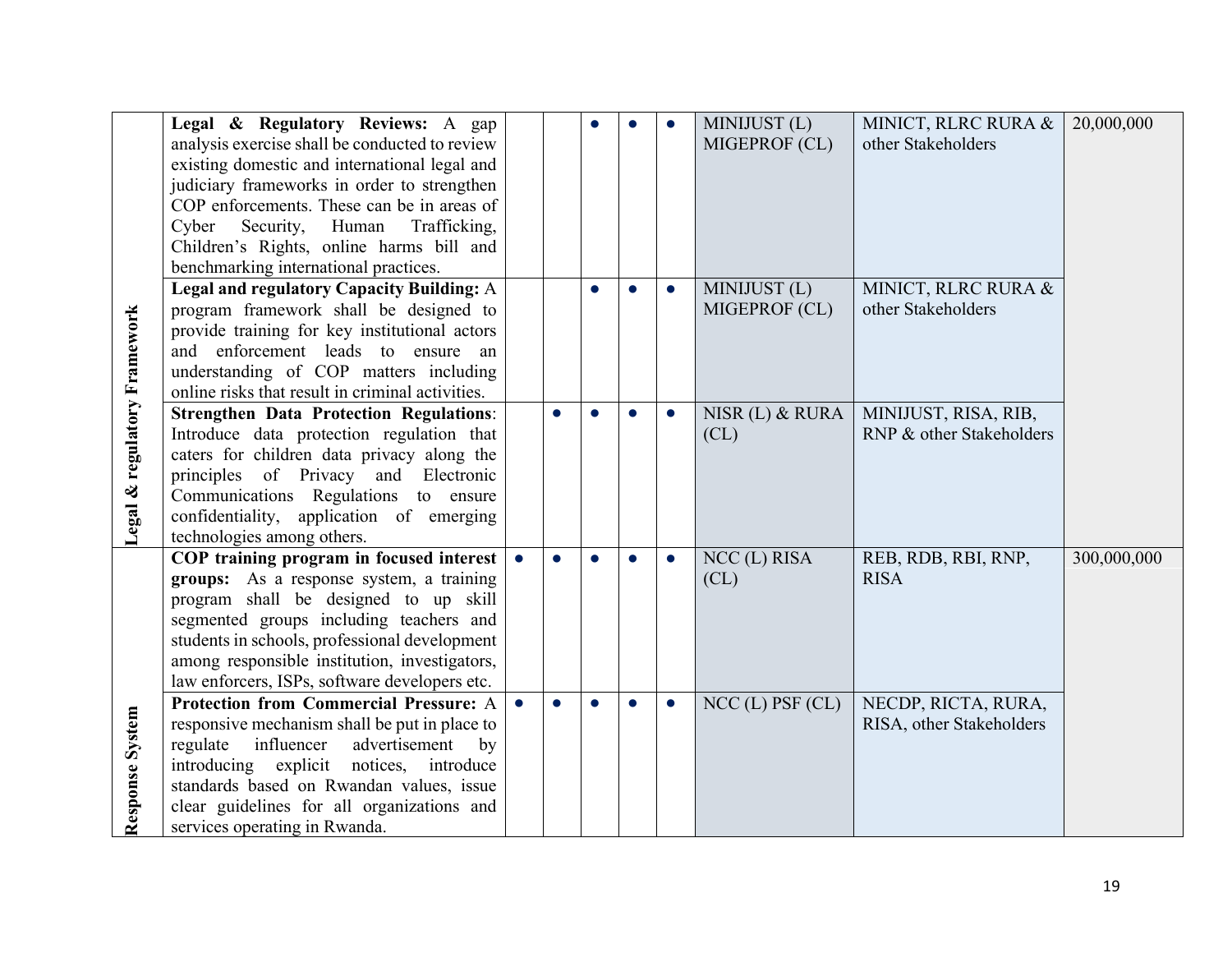| Content take-down: A framework shall be<br>established to introduce protocols for removal<br>of materials from internet or other mediums<br>that relate to abuse of Children. Take down<br>procedures shall apply to all Industry<br>operators especially the Internet service<br>providers, Communication Service Providers,<br>entertainment and media industry.                                      |           |           |           |           |           | RURA(L)<br>RISA(CL)  | RBI, RNP. RMHC,<br>RICTA, PSF,         |  |
|---------------------------------------------------------------------------------------------------------------------------------------------------------------------------------------------------------------------------------------------------------------------------------------------------------------------------------------------------------------------------------------------------------|-----------|-----------|-----------|-----------|-----------|----------------------|----------------------------------------|--|
| Victim Support: As part of supportive role,<br>the identified victims for Child abuse shall be<br>identified, empowered and counselling. The<br>one stop center should provide a range of<br>services that including counselling services,<br>post traumatic disorder management, first aid<br>medical services, laboratory examinations,<br>security protection for the Child victims<br>among others. |           | $\bullet$ | $\bullet$ | $\bullet$ | $\bullet$ | $RIB$ (L) NCC (CL)   | MIGEPROF, MOH,<br>NECDP,               |  |
| Self-regulation program: Through public<br>awareness, promote a culture rooted in<br>Rwandan values to strengthen a spirit of self-<br>regulation. The Self-regulation works involve<br>actively every player including Children<br>communities, Parents, Teachers, ISPs,<br>Telecoms, Media, Civil society organizations,<br>international organizations among others.                                 |           | $\bullet$ | $\bullet$ | $\bullet$ | $\bullet$ | RURA (L) RISA<br>CL) | MINICT. MIGEPROF,<br>RICTA, RHMC, RTV, |  |
| Criminal<br><b>Strengthen</b><br>Investigation<br>process: There criminal investigation process<br>strengthened by building<br>should be<br>capabilities across the entire chain of<br>investigation, prosecution and sentencing.                                                                                                                                                                       | $\bullet$ | $\bullet$ | $\bullet$ | $\bullet$ | $\bullet$ | NPPA(L)<br>RIB (CL)  | MINICT. MIGEPROF,<br>MINICT, RNP, All  |  |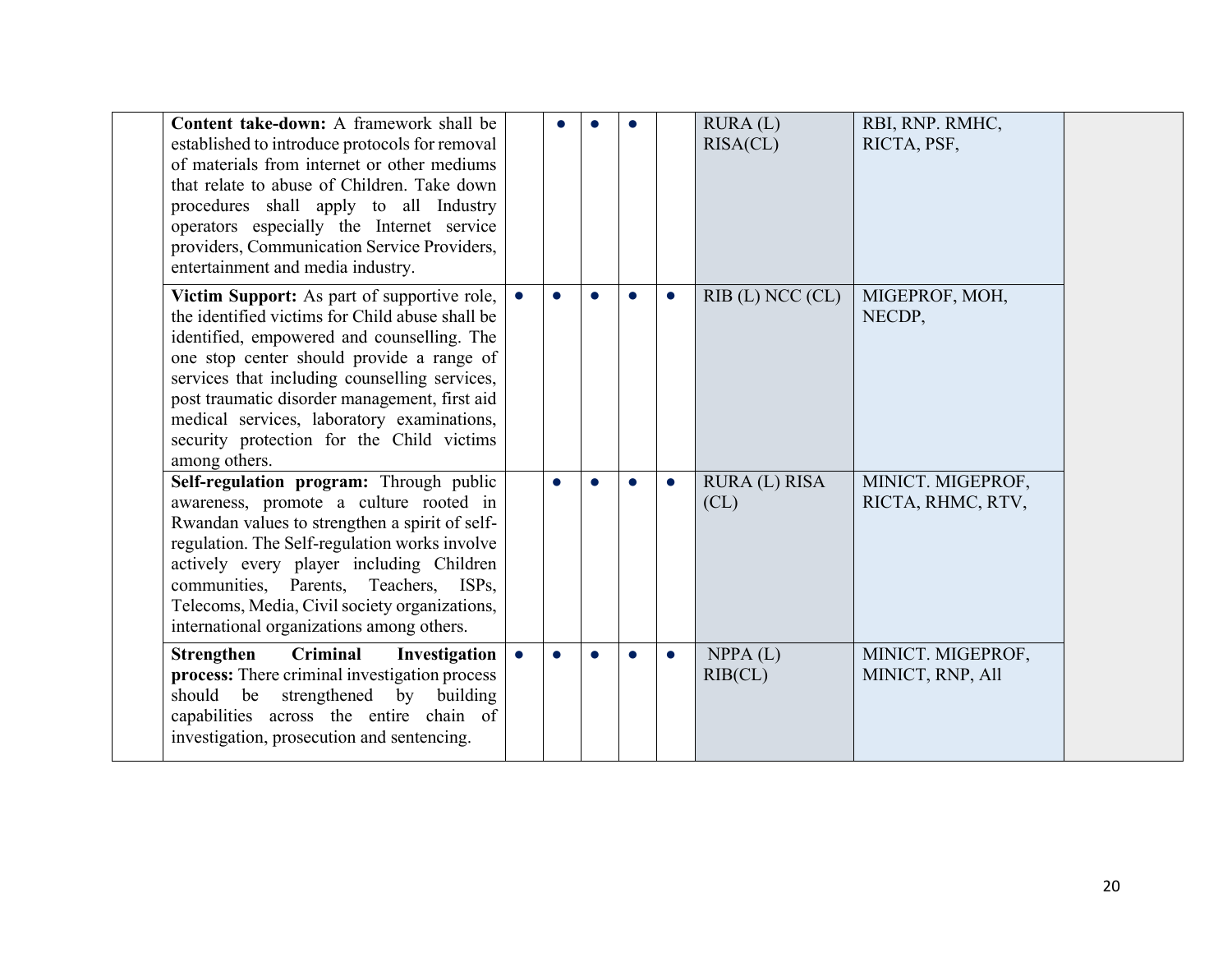| Role of Internet Service Providers and         | $\bullet$ |           | $\bullet$ | $\bullet$ | RURA (L) RISA         | RICTA, PSF, NCC,    |  |
|------------------------------------------------|-----------|-----------|-----------|-----------|-----------------------|---------------------|--|
| Telecoms: It is recommended that RURA          |           |           |           |           | CL)                   | NCEDP,              |  |
| works with institutions charged with child     |           |           |           |           |                       |                     |  |
| online protection initiative to elaborate      |           |           |           |           |                       |                     |  |
| industry practices for ISPs and CSPs to        |           |           |           |           |                       |                     |  |
| always provide necessary information and       |           |           |           |           |                       |                     |  |
| take actions leading to protect Children who   |           |           |           |           |                       |                     |  |
| have been victimized online by internet users. |           |           |           |           |                       |                     |  |
| RURA should enforce this to ISPs and CSPs      |           |           |           |           |                       |                     |  |
| as a licence obligation qualification,         |           |           |           |           |                       |                     |  |
| Publicize Technical controls: Identify a set   | $\bullet$ | $\bullet$ | $\bullet$ | $\bullet$ | NCC (L) RISA          | MINALOC, MIGEPROF,  |  |
| of technical options available on market       |           |           |           |           | CL)                   | MINICT, RHMC, PSF,  |  |
| designed to control Children exposure to       |           |           |           |           |                       | RNP, RIB,           |  |
| harmful content found online. An engagement    |           |           |           |           |                       |                     |  |
| with the industry shall be conducted to list   |           |           |           |           |                       |                     |  |
| like applying to TV controls, Age-rating       |           |           |           |           |                       |                     |  |
| classification for certain channels, introduce |           |           |           |           |                       |                     |  |
| flagging systems, special software in          |           |           |           |           |                       |                     |  |
| computers distributed for schools etc.         |           |           |           |           |                       |                     |  |
| Internet surveillance: A deliberate effort     |           | $\bullet$ | $\bullet$ | $\bullet$ | RBI(L) RURA           | RNP, RISA, RICTA,   |  |
| shall be made to conduct surveillance of       |           |           |           |           | CL)                   | Other organizations |  |
| internet to detect content that is harmful to  |           |           |           |           |                       |                     |  |
| Children. The content in form of violent, nude |           |           |           |           |                       |                     |  |
| and abusive images targeting Children shall    |           |           |           |           |                       |                     |  |
| be collected and analyzed and stored for       |           |           |           |           |                       |                     |  |
| investigation.                                 |           |           |           |           |                       |                     |  |
| Build a database of digital images and         | $\bullet$ | $\bullet$ | $\bullet$ | $\bullet$ | $RIB$ (L) $RISA$ (CL) | MINICT, MIGEPROF,   |  |
| cases: The COP institutional stakeholders in   |           |           |           |           |                       | RURA RISA, NCC,     |  |
| Rwanda should work towards building a          |           |           |           |           |                       | NCEDP, , RICTA      |  |
| robust repository system of child abuse        |           |           |           |           |                       |                     |  |
| images and cases. The system would serve as    |           |           |           |           |                       |                     |  |
| a foundational tool to monitor whatever        |           |           |           |           |                       |                     |  |
| happens on internet and link cases to identity |           |           |           |           |                       |                     |  |
| both the victims and criminal using Image      |           |           |           |           |                       |                     |  |
| hash values.                                   |           |           |           |           |                       |                     |  |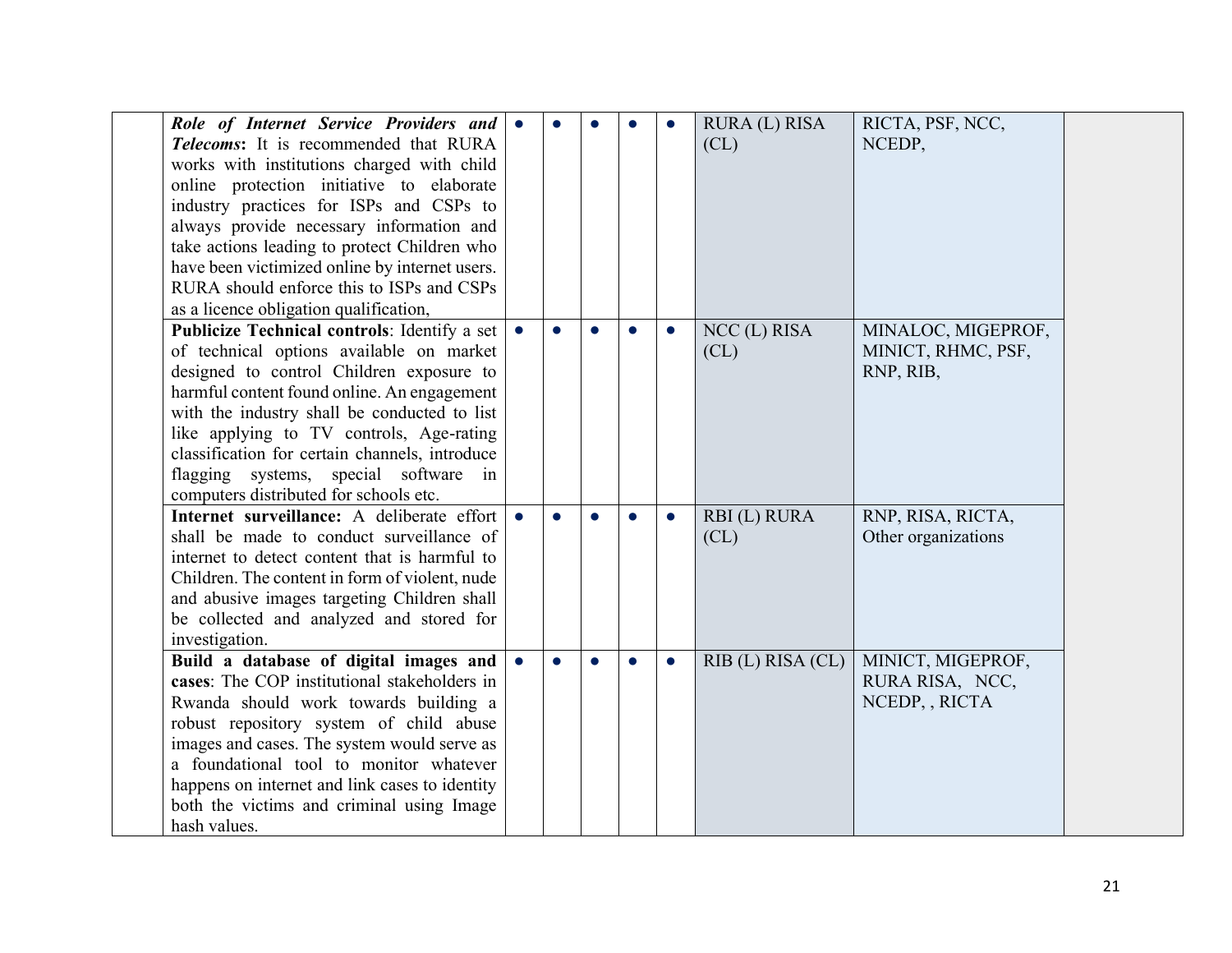|                                       | <b>Establish COP clubs in schools: Mainstream</b><br>COP affairs into the learning process by<br>establishing clubs in schools, incorporate<br>undertake<br>COP<br>curricula.<br>awareness<br>campaigns led by Children themselves.<br>Ensure understanding of online risks.                                                                                                                            |           |           |           |           |           | REB (L), RISA<br>CL)        | RURA, WDA, RP, NCC,<br>NECDP, Other<br>organizations           | 500,000,000 |
|---------------------------------------|---------------------------------------------------------------------------------------------------------------------------------------------------------------------------------------------------------------------------------------------------------------------------------------------------------------------------------------------------------------------------------------------------------|-----------|-----------|-----------|-----------|-----------|-----------------------------|----------------------------------------------------------------|-------------|
|                                       | Promote positive use of Internet: Promote<br>positive internet use (e.g., digital literacy,<br>edutainment & educational content schemes,<br>Create peer-led programs for promoting safe<br>and positive internet use.                                                                                                                                                                                  |           |           |           |           |           | REB (L), RISA<br>CL)        | RURA, WDA, RP, NCC,<br>NECDP, Other<br>organizations           |             |
|                                       | Training of professionals: There needs to be<br>a strong emphasis to train professional from<br>all kinds of domains including those in<br>tertiary education, training for school head<br>teachers/teachers, psychologists, counsellors<br>etc.                                                                                                                                                        |           | $\bullet$ | $\bullet$ |           | $\bullet$ | MINEDUC(L)<br>MINICT (CL)   | MIGEPROF, MINIJUST,<br>MOH NCC, RISA, RNP,<br>RIB,             |             |
|                                       | <b>Specialized</b><br>training/awareness<br>for<br>parents: A deliberate awareness and training<br>program should be designed for parents about<br>COP matters. More than anyone else, the<br>parents have a high stake in mentoring<br>Children and empowering them to navigate<br>the digital world right from the early age.                                                                         | $\bullet$ | $\bullet$ |           |           | $\bullet$ | MINALOC(L)<br>MIGEPROF (CL) | MINEDUC, MINIJUST,<br>RBI, RNP, NCEDP, NCC,<br>RURA, RBA, RMHC |             |
| <b>Education and Public Awareness</b> | Messaging for general public: There has to<br>be a generic message designed to educate the<br>public about the COP matters across different<br>for. Opportunity areas might include use of<br>images, establish on government webpages,<br>disseminate messages across communities in<br>Umuganda, Sports days, launch an internet<br>safety media campaign,<br>peer- to-peer<br>campaign among others. | $\bullet$ | $\bullet$ | Q         | $\bullet$ |           | MIGEPROF (L)<br>MINICT (CL) | MINALOC, MINEDUC,<br>RIB, RNP, NCEDP, NCC,<br>RURA, RBA, RMHC  |             |